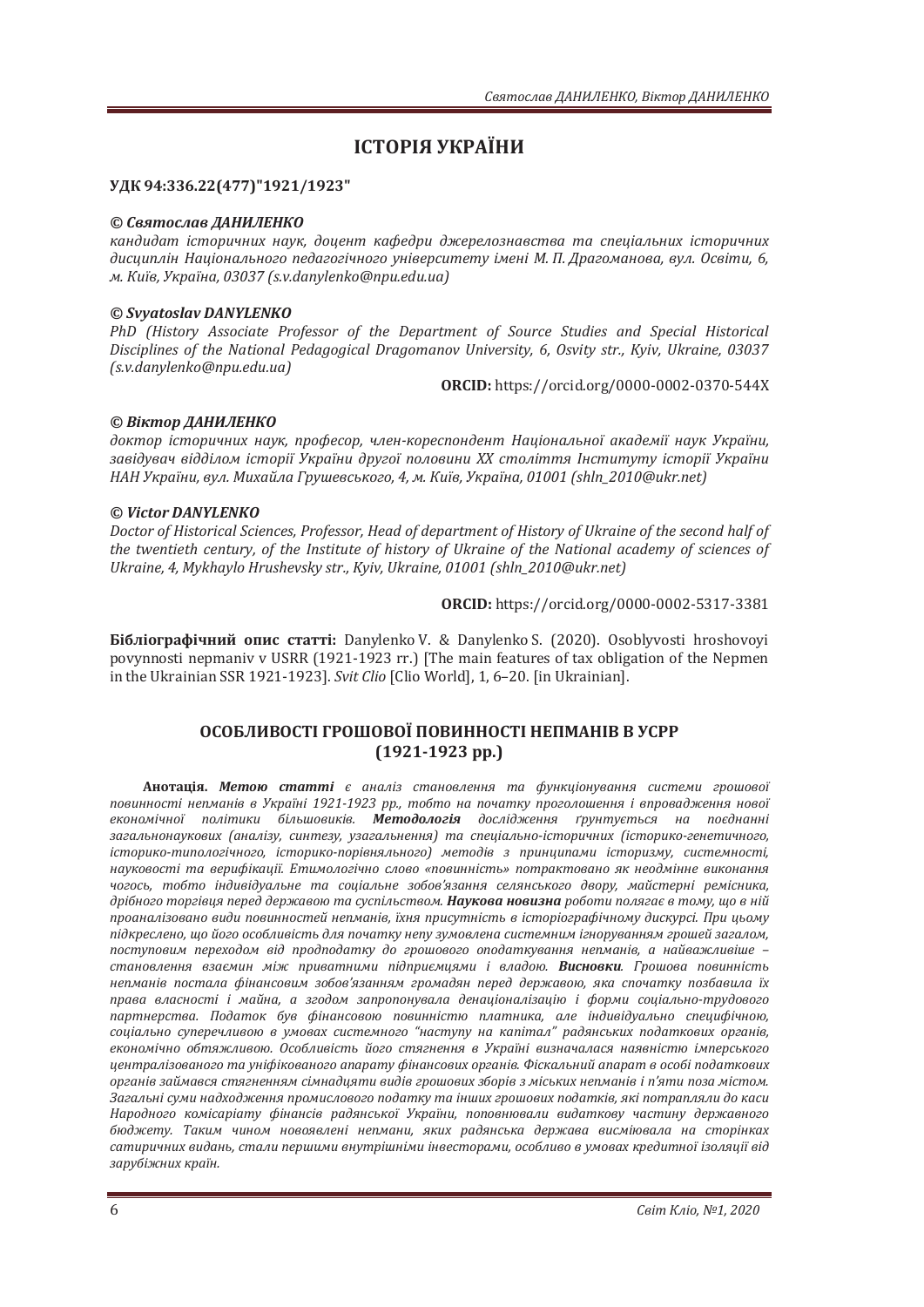Ключові слова: непмани, грошова повинність, фінанси, податкова політика, податки, податкова система.

#### THE MAIN FEATURES OF TAX OBLIGATION OF THE NEPMEN **IN THE UKRAINIAN SSR 1921-1923**

**Abstract. The main aim** of the article is to discover the history of the formation and functioning of the *system of tax obligation of the NEPmen in Ukraine in 1921-1923 (at the beginning of the proclamation and implementation of the new economic policy of the Bolsheviks). The research methodology is based on a*  $combination$  *of general scientific (analysis, synthesis, generalization) and special-historical (historical-genetic, historical-typological, historical-comparative) methods with the principles of historicism, systematics, scientificity* and verification. Etymologically, "tax obligation" is used to mark an indispensable fulfilment of the individual social obligation of the peasant's household, the workshop of an artisan, a small trader to the state and society. Types of duties, their presence in historiographical discourse are considered. The scientific novelty of the work is *that it considers the types of duties of NEPmen, their presence in historiographical discourse. The structure of the industrial tax, the number of patents and the amounts of the equalization tax collection, its legislative design and* organizational changes are shown. Considering the presence of elements of the classical paradigm in the coverage *of socio-economic relations in the countryside in the early 1920s and modern assessments, the authors go beyond* the conceptual boundaries of a purely class approach to the phenomenon of tax obligation. It is emphasized that *its features at the beginning of the NEP is caused by systematic disregard for money in general, the gradual transition from natural tax to monetary taxation of NEPmen, and more importantly - establishment of relations* between private entrepreneurs and government. **The conclusion** of the research is that the tax obligation of the *NEPmen, that is used to be a conscious need to pay moderate taxes in exchange for relative freedom of trade, production and labour, became a slave-like monetary obligation of citizens to the state, which initially deprived* them of property rights. Later on, denationalization and forms of social and labour partnership were proposed. The tax is seen as a financial obligation of the payer, additional financial burden, but individually specific, socially *contradictory in the context of a systematic "attack on capital" of the Soviet tax authorities. Features of its* collection in Ukraine was determined by the presence of the imperial-like centralized and unified apparatus of *financial authorities. It is noted that the fiscal apparatus, represented by the tax authorities, was collecting* seventeen types of taxes from city NEPmen and five types of taxes in the countryside. The total amount of *industrial tax and other monetary taxes, which went to the cash desk of the People's Commissariat of Finance of* Soviet Ukraine, supplemented the expenditure part of the state budget. NEPmen, whom the Soviet state ridiculed on the pages of satirical publications, became the first domestic investors, especially in conditions of credit *isolation from foreign countries.* 

*Keywords*: *NEPmen, tax obligation, finance, tax policy, taxes, tax system.* 

Постановка проблеми. Поняття та явище «грошова повинність», що стали предметом нашого лослілження, виникли заловго ло проголошення нової економічної політики (НЕП). Їхнє соціально-лінгвістичне похолження сягає сивої давнини та зафіксоване в класичних термінах – «падаті», «данина», «подушна». Грошова повинність змінювала організаційні форми, але ключовим залишався адміністративно-примусовий та соціально-правовий зміст самого історичного явища. Етимологічно слово «повинність» означає неодмінне виконання чогось, тобто індивідуальне та соціальне зобов'язання селянського двору, майстерні ремісника, дрібного торговця перед державою та суспільством. Натуральні і грошові повинності, крім фіскальної функції, демонстрували відповідний статус особи та групи, їхню становість, а з іншого боку, розкривали особливості соціально-економічних відносин у суспільстві. Система оподаткування перетворилася на своєрідний індикатор цивілізаційності його розвитку, тобто виразника взаємин між владою і різними соціальними групами.

Революційні перетворення системи товарно-грошових відносин на теренах Російської імперії, започатковані жовтневим переворотом 1917 р., зумовили хаотичний стан економіки, особливо фінансів, але не скасували адміністративно-примусового інституту натуральних та грошових повинностей. Їх продовжували стягувати, надавши революційним органам влади необмежені повноваження. Більшовицька модифікація системи податків, досягнувши свого апогею у буремні роки так званого «воєнного комунізму», не оминула традиційноiсторичних форм iснування грошової повинності. До неї повернулися з перших днів проголошення непу.

В історіографії, особливо радянській, крім визнання терміну «гужова повинність» та «натуральна повинність» для початку 1920-х рр., домінантне становище посідає визначення «грошовий податок» або «податок грішми». Вони запозичені з нормативно-правових актів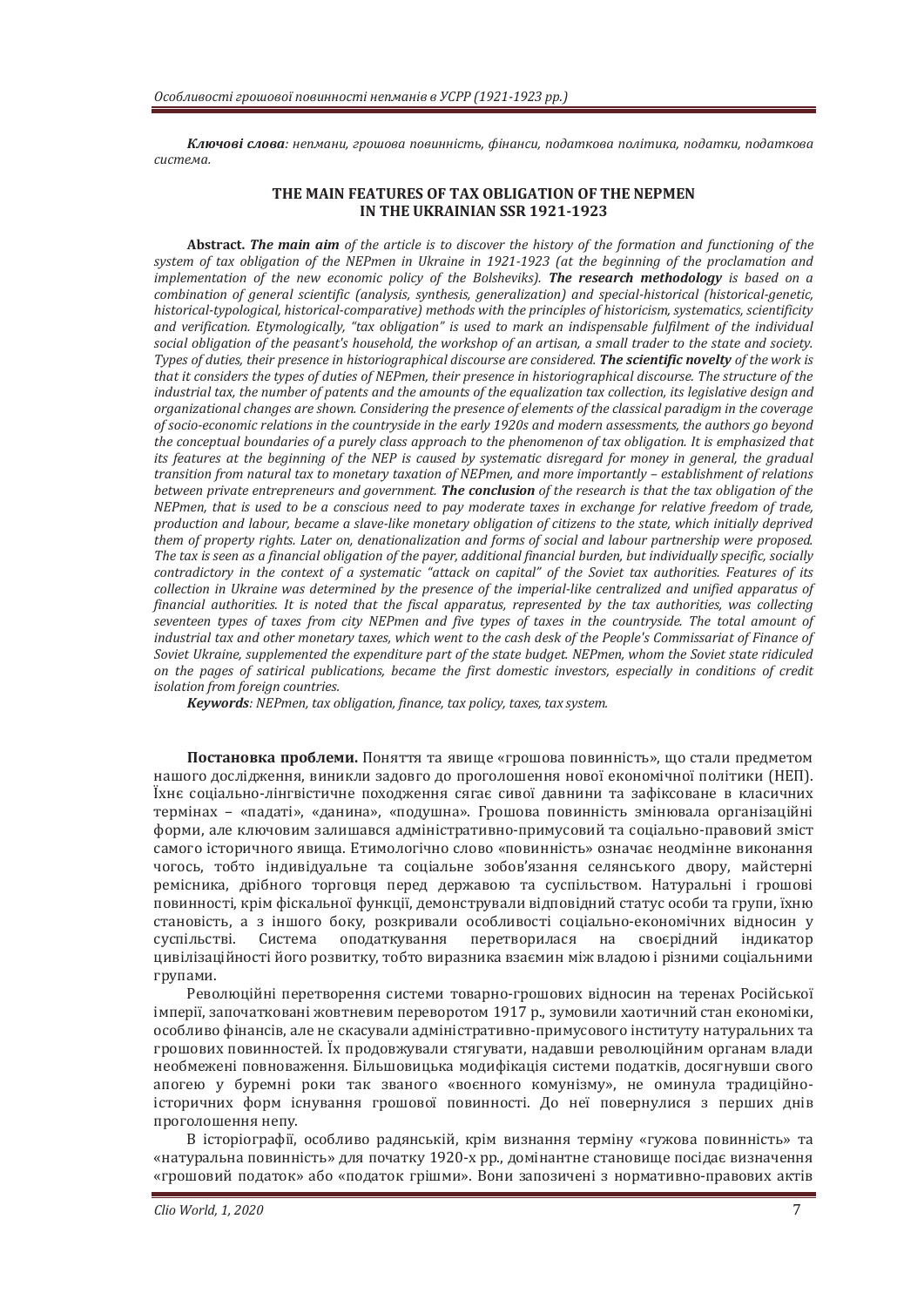та фахової літератури тих років і набули сталого використання. Вивчення сучасної української та російської історіографії непу переконливо доводить наявність традиційного висвітлення податкової політики більшовиків<sup>1</sup>. Термін «повинність» для історіографічного дискурсу, якщо не брати до уваги його появу у прикладній літературі 1920-х рр., принесли дослідники М. Безнін і Т. Дімоні у 2002 р., але принагідно до системи оподаткування російських колгоспників 1930-1960-х рр.<sup>2</sup> В українській історіографії тему формування державних повинностей селян УСРР 1928-1933 рр. розкрила Т. Козацька, присвятивши проблемі дисертаційне дослідження<sup>3</sup>. Натуральний та грошовий податок селян 1920-х рр. розглядається в монографії В. Олянич, яка вважає їх «грошовими та натуральними повинностями»<sup>4</sup>. Для системного науково-історичного дослідження придатні терміни «грошовий податок» і «грошова повинність», які інтелектуально не демонтують самого явища - оподаткування селян, непманів, службовців тощо. Однак між ними, на нашу думку, існує кілька принципових відмінностей, які маємо виявити через дослідження грошової повинності непманів, тобто приватних підприємців.

Застосування терміну «повинність» в історіографічному дискурсі зумовлює певний ментальний дисонанс, особливо серед старшого покоління істориків, яке засвоїло класовоформаційний підхід до вивчення соціальних явищ. Навіть М.Бухарін, дискутуючи з Й. Сталіним наприкінці 1920-х рр., ототожнював хлібозаготівлі з ознаками «повинностей» селян, а систему їх оподаткування з «даниною»<sup>5</sup>. Тому використання поняття «повинність» сприймається в якості функціонального синоніму «кріпосне право», «експлуатація», але принагідно до феодалізму чи капіталізму.

Мета і завдання дослідження. Виходячи з наявності елементів класичної парадигми висвітлення соціально-економічних відносин і модерних оцінок, спробуємо проаналізувати проблему становлення та функціонування системи грошової повинності непманів в Україні у 1921-1923 рр. При цьому намагатимемось вийти за концептуальні межі суто класового підходу до феномену «грошової повинності».

Виклад основного матеріалу дослідження. Особливість «грошової повинності» для початку непу зумовлена системним ігноруванням грошей загалом, поступовим переходом від продподатку до грошового оподаткування непманів, а найважливіше - становленням взаємин між приватними підприємцями та владою. За таких умов грошова повинність мала виглядати усвідомленою необхідністю сплачувати помірні податки в обмін на відносну свободу торгово-виробничої і трудової діяльності. Вона поставала фінансовим зобов'язанням громадян перед державою, яка спочатку позбавила їх права власності та фактично майна, а згодом запропонувала денаціоналізацію й форми соціально-трудового партнерства. Полаток – це фінансова повинність платника, але індивілуально специфічна. соціально суперечлива в умовах системного «наступу на капітал» радянських податкових органів, економічно обтяжлива. Під таким кутом зору, а також в контексті відносин влади та суспільства «грошова повинність» набуває дещо іншого спрямування та інтелектуального сприйняття.

<sup>&</sup>lt;sup>1</sup> Шаповал Л. I. Сучасна українська та російська історіографія нової економічної політики (1921-1929 рр.). Бібліографічно-довідковий покажчик. Полтава: ТОВ «АСМІ», 2011. 328 с.; Економічна історія України. Історико-економічне дослідження: в 2-х томах. Т. 2.; Відп. ред. В. А. Смолій. Київ: «Ніка-Центр», 2011. 606 с.; Сушко О.О. Особливості становлення та функціонування приватного пілприємництва в Україні періолу НЕПу (1921-1928); історико-теоретичний аспект. Київ: Преса України, 2003. 251 с.; Корновенко С. В. & Лазуренко В. М. Село. Хліб. Гроші.: Податкова політика радянської влади в українському селі у період НЕПу. Черкаси: Ваш Дім, 2004. 188 с.; Скрипчинська Н. О. Податкова політика радянської влади в українському селі в 20-х роках XX ст.: автореф. дис. на здобуття наук. ступеня канд. іст. наук.: спец. 07.00.01. Київ, 2014. 20 с.; Нэп: экономические, политические и социокультурные аспекты; Ред. колл.: А.С. Сенявский, В. Б. Жиромская, С. В. Журавлев. Москва: РОССПЭН, 2006. 544 с.

<sup>&</sup>lt;sup>2</sup> Безнин М. А. & Димони Т. М. Повинности российских колхозников в 1930-1960-е годы. Отечественная история. 2002. №2. С.96-112.

<sup>&</sup>lt;sup>3</sup> Козацька Т. Ю. Формування системи державних повинностей сільського населення Української СРР (1928-1933 рр.): автореф. дис. на здобуття наук. ступеня канд. іст. наук: спец. 07.00.01. Черкаси, 2005.  $21c$ 

<sup>&</sup>lt;sup>4</sup> Олянич В. В. Приватне та кооперативне підприємництво селянських господарств в Україні (1921-1929 рр.): історичний аспект. Харків, 2012. С. 122, 122.<br><sup>5</sup> *Бухарин Н. И*. Проблемы теории и практики социализма. Москва, 1989. С. 278.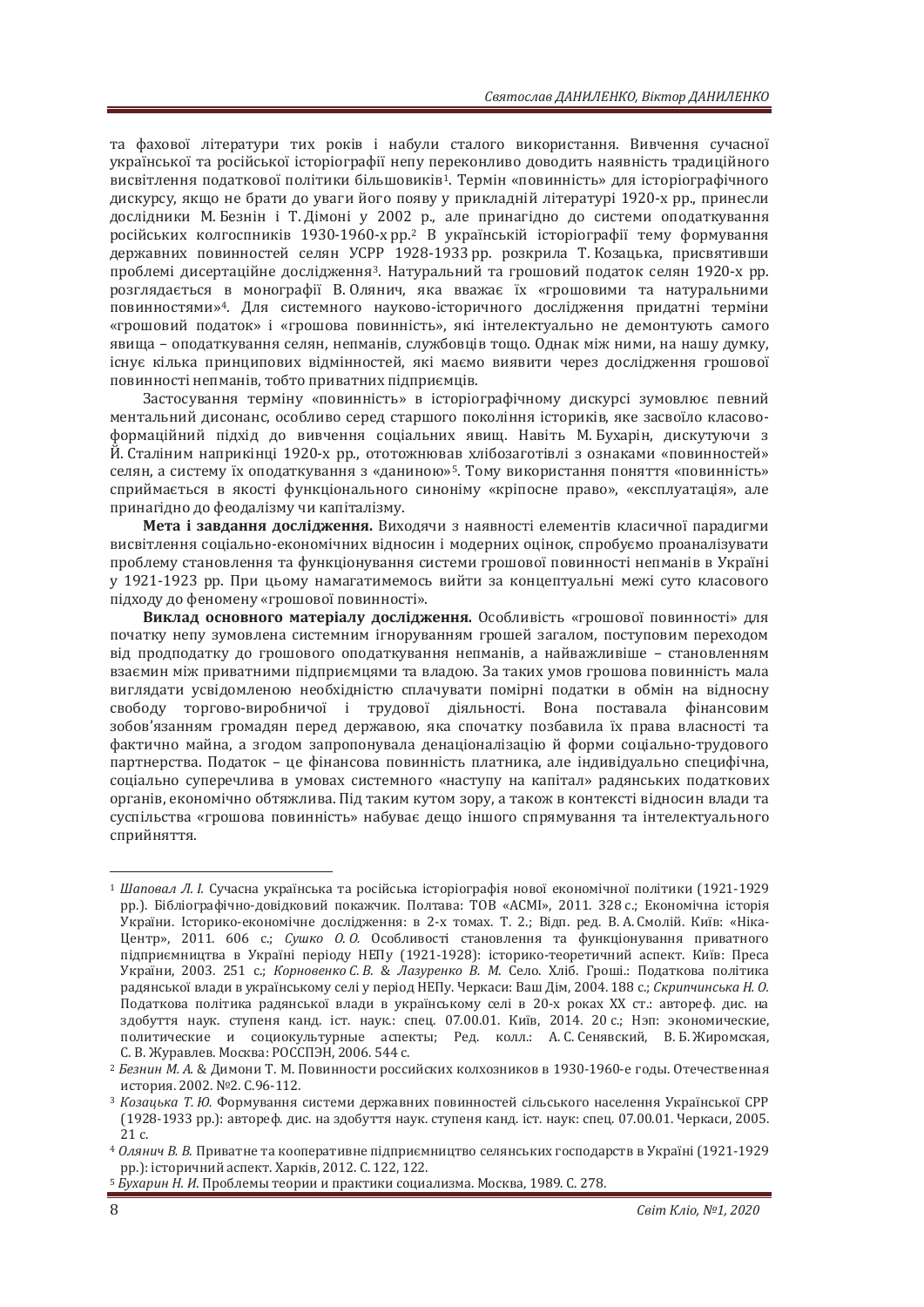Політично-економічний контекст системи «грошової повинності» в Україні зумовлений наявністю централізованого та уніфікованого апарату фінансових органів. Створення «єдиних колегій», яке набуло остаточного юридичного вирішення у союзному договорі між УСРР та РСФРР від 28 грудня 1920 р.,<sup>6</sup> означало концентрацію фінансової ініціативи в Москві. Об'єднаний наркомат фінансів розпочав уніфікацію фінансової політики, а за дотриманням її принципів і форм стежив уповноважений, який мав самодіяльний управлінський інститут при Раднаркомі УСРР. Номенклатурно існував республіканський наркомат фінансів УСРР, але з обмеженими повноваженнями. Державне управління податків і зборів встановлювало графік та інтенсивність виконання «повинності» шляхом директивного доведення обсягу податку республіканським наркоматам фінансів.

Паралельним і фактично дублювальним владним органом стала штучно організована виконавська структура – Уповноважений Наркомфіну РСФРР при Раднаркомі УСРР, тобто своєрідний намісник із контрольно-наглядовими повноваженнями за збором податків («данини»). У «Положенні про Уповноваженого» були виписані його права, обов'язки та ломенклатурні функції. Він був покликаний забезпечити проведення «спільної фінансової політики», створення фінансового апарату на території УСРР, узгодження дій у фінансових справах і встановлення «єдності фінансової політики взагалі»<sup>7</sup>. Уповнаркомфін РСФРР виконував наглядово-регулятивні функції, особливо в царині дотримання єдиного бюджету, кредитування витратної частини, єдності каси, розподіляв гроші в губерніях та установах, створював державний розпис прибутків і витрат так званого «загального федеративного бюджету». У жовтні 1921 р. з'явилося «Положення про Управління Уповноваженого Наркомфіну РСФРР» при РНК УСРР, тобто завершилася його організаційна структуризація<sup>8</sup>. У його місячних і піврічних звітах фігурує Податкове управління Уповнаркомфіну, а також його структура. Відділ посередніх податків і державних монополій, який організаційно оформився в повному штаті 28 жовтня 1921 р., очолював Ф. Несмелов, його заступником був Г. Огородніков, старшим ревізором М. Торяніков<sup>9</sup>. Вони були першими організаторами наркомфінівської податкової системи в Україні. Завдяки їхній роботі на 1 січня 1922 р. виникли підвідділи посередніх податків і державних монополій у всіх 12 губерніях УСРР. Протягом другої половини 1921 р., починаючи з вересня, завершив організаційне оформлення і відділ безпосередніх податків, тобто виник податковий апарат для стягнення гоощової повинності.

Податкова система Наркомфіну формувалася на організаційно-структурній основі Управління Уповнаркомфіну, яке мало 5 відділів, з яких відділ безпосередніх («прямих») податків, відділ посередніх («непрямих») податків і державних монополій. Вони започаткували історію становлення податкової справи в Україні, враховуючи особливості структурно-функціональної реалізації грошової форми полатку, тобто повинності.

Проголошення непу значно пришвидшило організаційне становлення середньої ланки податкової системи Наркомфіну в УСРР, орієнтованої на грошову форму оподаткування непманів. Штати податкових органів губфінвідділів укомплектовувалися фахівцями з вищою освітою. Її мали 11 завідувачів губфінвідділів із 12 в УСРР, здобувши юридичну університетську освіту до 1917 р., а також фаховий досвід роботи у фінансово-економічних органах дореволюційного періоду. Зазвичай завідувач губфінвідділу очолював податкові структури - управління, відділ прямих або непрямих податків. Станом на 1 вересня 1922 р. Волинським губфінвідділом та податковим управлінням водночас керував В.Зайцев, Катеринославським - І. Авербах, Запорізьким - І. Руднєв, Київським - Г. Литкевич. Миколаївським – Д. Кліпков. Одеським – Ф. Шевцов. Подільським – А. Каспровський. Полтавським - З.Біленко (член КП(б)У з «домашньою освітою»). Чернігівським -М. Тусевич<sup>10</sup>. Типовий штатний розклад губфінвідділів передбачав 7-13 працівників, тому що губернії вирізнялися територіально та соціально-економічно, а структурно їхній податковий апарат здійснював роботу через так звані «столи»: організаційноінструкторський, промислового податку та патентного збору, звіту за промисловий податок,

<sup>6</sup> Сборник Узаконений РСФСР. 1921. Ст. 13.

 $^7$  Центральний державний архів вищих органів влади та управління України (далі – ЦДАВО України)<br>Ф. 30. Оп. 1. Спр. 252. Арк. 3-4.

<sup>&</sup>lt;sup>8</sup> ЦДАВО України. Ф. 30. Оп.1. Спр.252. Арк.16.

<sup>&</sup>lt;sup>9</sup> Там само. Спр.261. Арк. 4-8.<br><sup>10</sup> ЦДАВО України. Ф. 30. Оп.1. Спр.639. Арк. 28-30.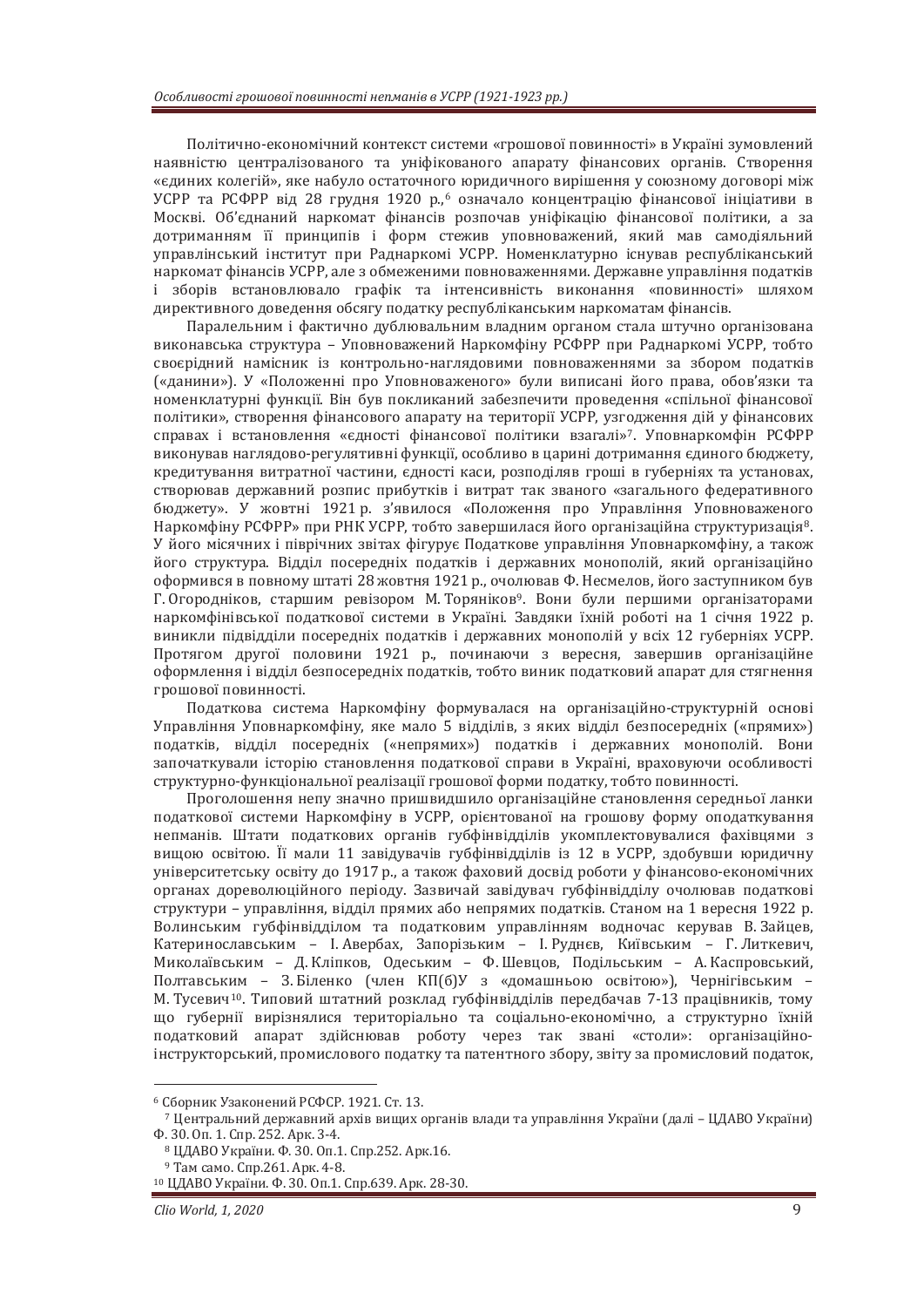зрівняльний збір, гербовий збір. Апарати мали ревізорів, інспекторів, які займалися повсякденною податковою практикою.

Управління податками і державними доходами, яке охоплювало два базових відділи (безпосередніх і посередніх податків), називали «центроподатком», хоча управління підпорядковувалося Уповнаркомфіну РСФРР, що очолював Ф. Новицький. У податкову кампанію квітня 1922 р. – лютого 1923 р. начальником Управління полатками і державними доходами був Р. Левін, а тимчасово виконувачем обов'язків начальника податкового управління Ф. Несмелов, А. Гринштейн<sup>11</sup>. Змінювалися завідувачі фінвідділів у губерніях, але зберігалася установка на кваліфіковане кадрове забезпечення. Податкову кампанію на Київщині в 1922-1923 рр. проводив губфінвідділ на чолі з М. Дековим, у складі якого працювало 11 фахівців з вищою освітою (лише двоє не мали її). Належну професійну освіту здобули всі 7 управлінців Подільського, усі 6 податківців Чернігівського та Харківського фінансово-податкового апарату<sup>12</sup>. Враховуючи рівень освіти та стаж роботи, їх можна вважати «старими спецами», яких держава покликала для налагодження податкової справи. Вони долучилися до роботи над «розписом загальнодержавних витрат УСРР на липень вересень 1922 - 23 бюджетного року», тобто до головного фінансового кошторису республіки, основним джерелом якого вважали податки<sup>13</sup>.

Становлення податкового апарату Наркомфіну в УСРР відбувалося шляхом ліквідації залишків «старорежимних грошових полатків», уніфікації та унітарності основ фінансової політики в особі Уповнаркомфіну РСФРР, розмежування натуральної і грошової форм оподаткування фізичних та юридичних осіб. Остання не мала безпосереднього впливу політики «воєнного комунізму», крім ігнорування товарно-грошових відносин, тому створювала власний податковий апарат у дві організаційні фази: від червня 1919 р. до проголошення та впровадження непу в червні-липні 1921 р.; від формування податкового апарату Уповнаркомфіну з відповідними повноваженнями до інституційної самостійності системи податку в умовах проведення грошової реформи в 1922-1923 рр. Будь-яка періодизація, особливо щодо мінливої грошової форми оподаткування, є умовною. Вона використана нами для упорядкування хронології подій, які відбувалися за участі двох суб'єктів: Уповнаркомфіну та Раднаркому УСРР і ВУЦВК. Виконавча та законодавча влада обмежували діяльність Уповнаркомфіну, мали право самостійного, хоч і після узгодження з Москвою, вирішення поточних податкових справ. Спостерігалася організаційна сталість і видова послідовність грошової форми податку, який не мав зворотної трансформації, тобто заміни його натуральним еквівалентом. Він не був втіленням і символом політики «воєнного комунізму», як натуральний податок за розверсткою, а швидше навпаки - її протилежністю. Однак функціональні та організаційно-структурні ознаки грошової повинності залишалися сталими.

До проголошення непу Наркомфін УСРР, навіть за наявності податкового апарату, опікувався вилученням реальних цінностей (золото, діаманти, конфіскація одягу і білизни «буржуазії»), розподілом паперових грошей за витратними статтями державного бюджету. Емісійна фінансова система, використовуючи податковий апарат, наповнювала його цифрами, а не матеріальними засобами, породивши космічну емісію. Уже згаданий Ф. Несмелов, аналізуючи попередній історичний досвід функціонування податкової системи в УСРР, окреслив хронологічний період - від 12 квітня 1919 р. (чомусь вважав цю дату «моментом перемоги Радянської влади на Україні») і до впровадження законів 26 липня і 9 серпня 1921 р. (стосувалися появи промислового податку)<sup>14</sup>. Фінансово-податкові органи толі займалися «…механічною ліяльністю винятково ліквілаційного значення, пов'язаного з поверненням боргів минулих літ з платників податків»<sup>15</sup>, але без належного фінансового ефекту, тому що боржники покинули країну, а податковий апарат виявляв бездіяльність через відсутність окладних книг, списків платників.

Iсторичною датою економічно активованої грошової системи оподаткування, на переконання Ф. Несмелова, стало впровадження промислового податку 26 липня 1921 р. на

<sup>11</sup> Спр.644. Арк.18, 86.<br><sup>12</sup> ЦДАВО України. Ф.30. Оп. 1. Спр.639. Арк. 30.

<sup>&</sup>lt;sup>13</sup> Роспись общегосударственных расходов УССР на июль-сентябрь 1922-23 бюджетного года.<br>Финансовый Бюллетень 1923. № 23-24. С. 76.

<sup>&</sup>lt;sup>14</sup> Несмелов Ф. Налоговые доходы за пять лет. Финансовый Бюллетень. 1925. №4. С.4.

<sup>15</sup> Там же.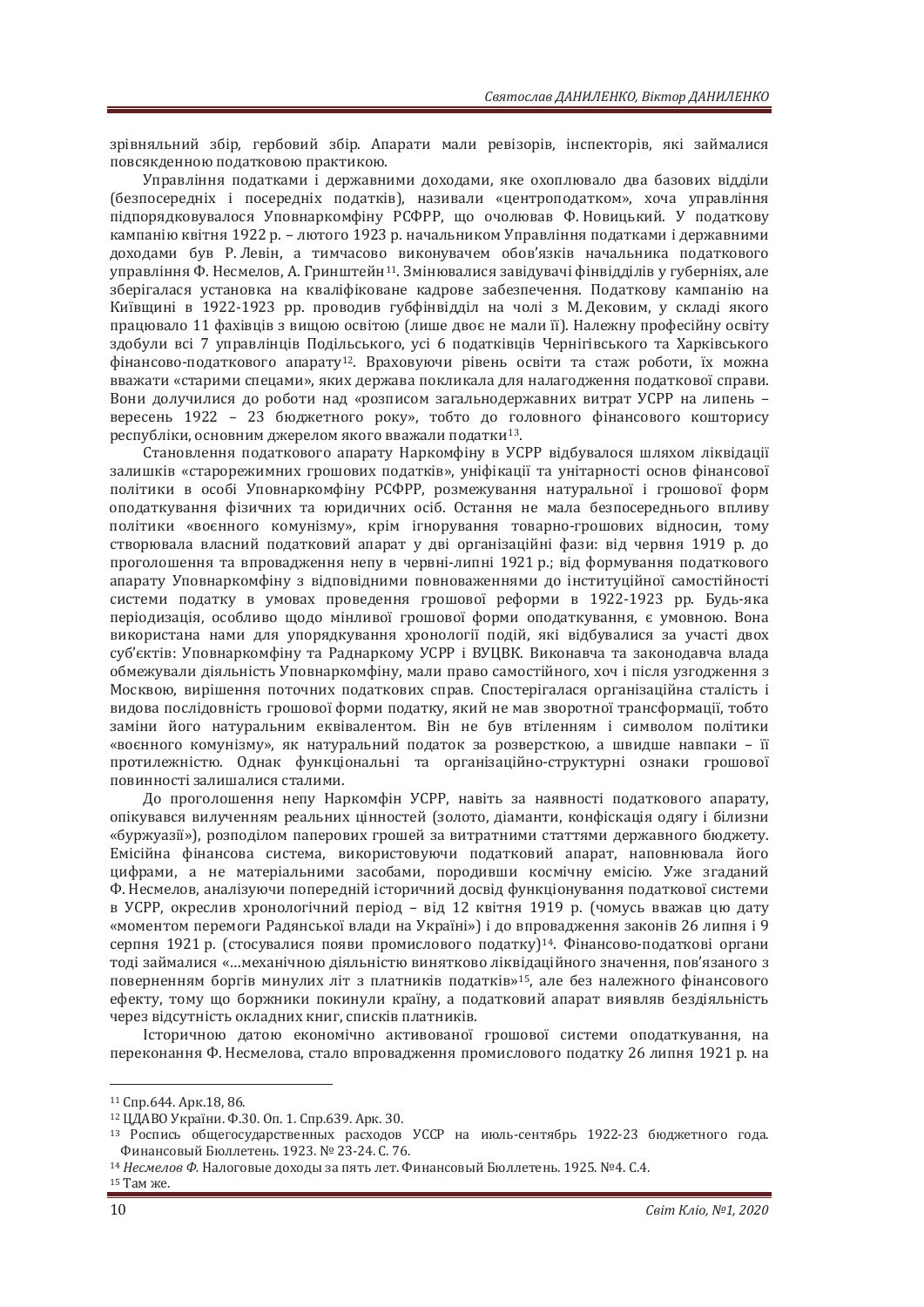території РСФРР. Він наголошував, що в Україні «з технічних причин» його реальне застосування припадає на жовтень 1921 р. В інших статтях тих років зазначалося, що «Положенню про промисловий податок» від 26 липня 1921 р. «передував закон про промисловий податок» в УСРР 14 червня 1921 р., який запровадили для наповнення міського бюджету, а тому дозволили фінорганам стягувати патентний збір і податок із прибутку.

Об'єктом ополаткування стали міська торгівля і дрібна промисловість, розполілені на розряди згідно з патентним збором: закриті приміщення (вища ставка патенту), дрібні кіоски, будки, лавки (середня ставка), базарні одиниці (найнижча ставка). Розмір ставки залежав від місцевості, тому міста України розділили на два пояси: перший - Харків, Київ, Одеса, решта міст належали до іншого поясу. Патентний збір для промислових підприємств встановлювали за соціально-економічними ознаками: наявність найманих робітників і технічних засобів. Діяли два соціально-виробничі типи, з яких вищий означав обов'язкове використання механічного двигуна, нижчий - без нього. Розмір патенту залежав від кількості найманих робітників, відтак виокремлювали три розряди підприємств: перший до двох працівників, другий – від двох до десяти, третій – понад 10 робітників<sup>16</sup>. Третю складову становив податок із прибутку, який стягували за прогресивною ставкою; від 5 %  $(\mu$ ля 1,5 млн крб), від 10 % (1,5-4,5 млн крб), від 15% (4,5-15 млн крб), 25 % понад 15 млн крб прибутку<sup>17</sup>. Отже. сприймаючи 14 червня як початок упровадження в Україні промислового податку, зазначимо не умовну першість порівняно з 26 липня, а фактично функціонування класичного податку і відповідної системи оподаткування. За «розрядами підприємств» стояли конкретні особи - власники та орендарі.

Системність упровадження промислового податку визначалася не лише викладеними вище обставинами, а також формуванням соціального типу його платника – приватного підприємця, непмана. Їхній легітимності та офіційному статусу сприяла інструкція НКВС УСРР від 14 червня 1921 р. «Про порядок видачі дозволу на право торгівлі й організації пунктів товарообміну»<sup>18</sup>. Вона регулювала торгівлю сільськогосподарською і промисловою продукцією, але в губерніях, що виконали продрозверстку 1920-1921 рр. Власник отримував дозвіл (патент), а торговельні заклади поділяли на розряди, які підлягали регламентації згідно з «Тимчасовим положенням про приватну торгівлю продуктами ремісничої і фабричної промисловості, сільського господарства» від 12 липня 1921 р.<sup>19</sup> Торгові заклади розподіляли за розрядами, обравши за соціально-економічний критерій кількість найманих робітників і загалом працівників, починаючи від 5 осіб. До третього розряду належали заклади, у яких працювали винятково їхні власники. Отже, формувався соціальний тип платника промислового податку, тобто стягнення частини прибутку у формі патенту з промислу, яким були приватна торгівля і приватне кустарно-ремісниче підприємництво. Так розпочинався реальний неп, тому що податок сплачували в грошах, а виробничі відносини набували ознак товарно-грошових. Протягом липня-листопада 1921 р. у трьох губерніях України зареєструвалося близько 10 тис. приватних торговців<sup>20</sup> – перших платників податків.

Положення про промисловий податок було схвалено Всеросійським ЦВК та РНК РСФРР 26 липня 1921 р., тобто через місяць після законотворчої роботи українського уряду. Промисловий податок від 26 липня означав упровадження прямого оподаткування в грошовій формі. Патент, вибраний власником торгового закладу чи підприємства, збирали у вигляді авансу до зрівняльного збору, а останній становив 3 % від обігу. Пільги надавали родинам червоноармійців, інвалідів, найбілнішим верствам, тобто діяли соціально-класові обмеження. Спочатку зрівняльний збір стягували лише в 58 містах СРСР, але з торгових підприємств 2 і 3-го розряду та промислових підприємств усіх розрядів, а в решті міст значну частину торгово-промислових закладів першого або другого розрядів звільняли від зрівняльного збору. Йому підлягали окремі категорії ремісників, власників стоматологічних майстерень, ювеліри, ямщики, торгові посередники. Патентний збір брали щопівроку, зрівняльний щоквартально. За жовтень-грудень 1921 р. в УСРР вибрали 49 тис. патентів на

<sup>&</sup>lt;sup>16</sup> *П.Р.* П'ять лет промыслового налога. Финансовый Бюллетень. 1926. № 19-20. С. 8.<br><sup>17</sup> Там же. С. 9.<br><sup>19</sup> Там само. Арк. 5.<br><sup>19</sup> Там само. Арк. 5. 20 *Сушко 0. 0.* Вказ. праця. С. 179.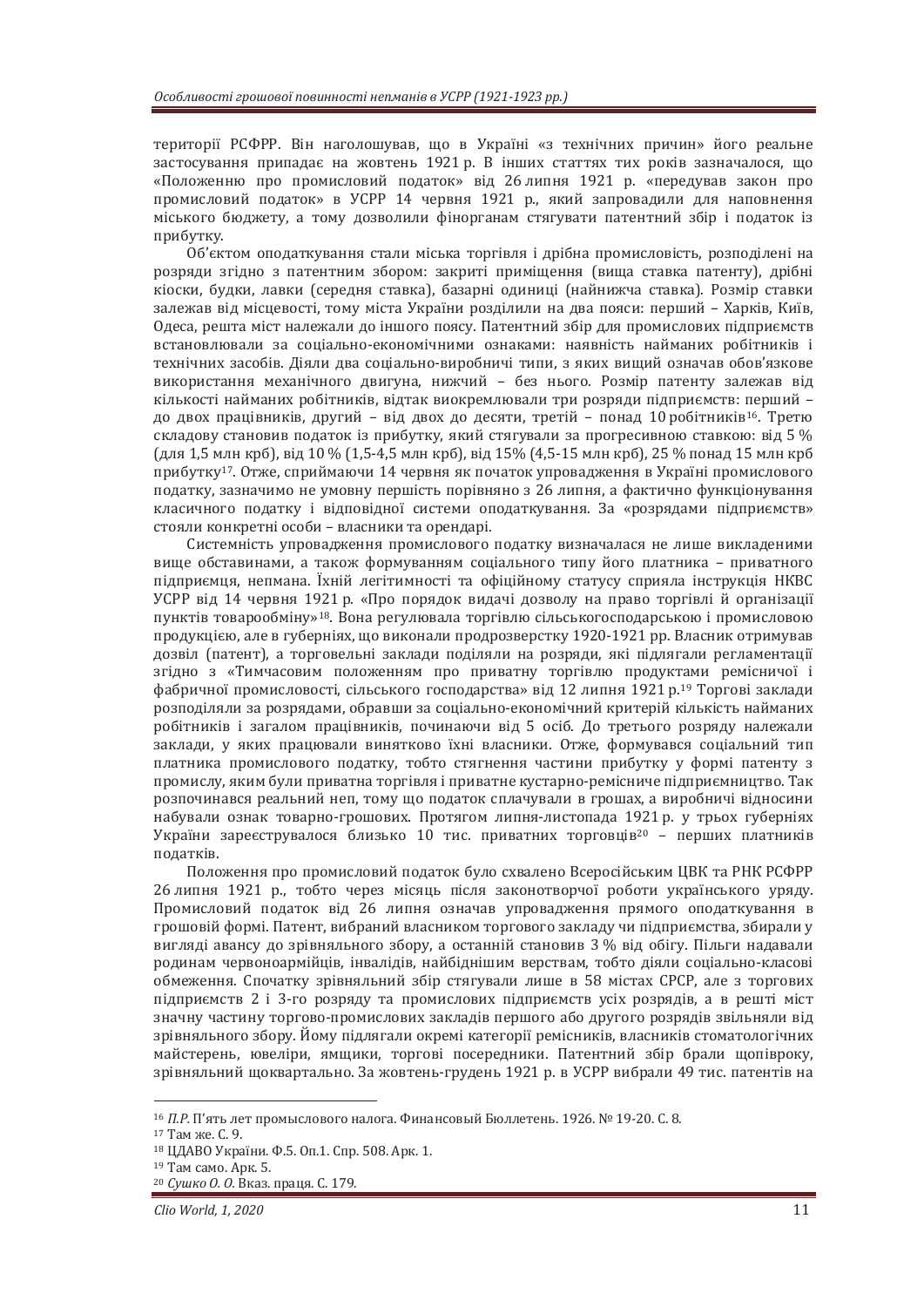торгово-промислові пілприємства, сплативши 14.3 тис. крб золотом, а зрівняльний збір стягували лише в Одеській губернії, який складав 1,5 тис. крб.<sup>21</sup> Податкові органи брали патент не за півріччя, а за рік, але приватна торгівля набирала активного розвитку. Збільшення кількості вибраних патентів, вірогідну межу яких встановлював Наркомфін УСРР, свідчило про стимулювальну роль промислового податку. Активно працювали і фінінспектори, яким протягом другої половини 1921 р. «...голодним і роздягненим доводилося цілими днями проводити під дощем»<sup>22</sup>, переміщуючись від міста до міста, не маючи коштів, канцтоварів, постійних помешкань.

Законодавчі і виконавчі структури декларували право приватної торгівлі, яка швидко відроджувалася, охоплюючи всі соціальні групи населення. Непманами ставали класичні торговці, яких у роки воєнного комунізму вважали «спекулянтами» і «мішечниками», робітники і службовці, селяни і кустарі. «Згодом, коли дозвільну систему занять торгівлею було скасовано, – наголошувалося у фаховому друкованому органі «Фінансовий Бюлетень», – коли настав період захоплення непом, схиливши до торгівлі майже весь звільнений від роботи та служби елемент, а інколи навіть затягнувши до торгівлі й осіб із середовища робітників та службовців, коли торгувати стали всі, то запроваджені Положенням від 26-VII-1921 форми та обсяг положення виявилися недостатніми. Організація і форми торгової діяльності не могли вже відповідати тим найпростішим рамкам обкладання їх промисловим податком, які були викладені в Положенні від 26-VII-1921 року»<sup>23</sup>. Податковий апарат, хоч і поспішно сформований, однак доволі швидко напрацьовував законопроєкти, інструкції, нормативні акти.

Водночас із дією промислового податку як базового виду грошового податку 22 вересня 1921 р. політбюро ЦК КП(б)У дозволило заміну продподатку його відсотком у грошовому еквіваленті за ринковою ціною зернових культур<sup>24</sup>. З1 січня 1922 р. Раднарком УСРР, спираючись на постанову уряду РСФРР, вимагав від податківців нарахування всіх податків і зборів у довоєнних карбованцях, а стягувати радянськими рублями за курсом Уповнаркомфіну<sup>25</sup>. Раднарком УСРР встановив з 10 лютого податок на цигарки, тобто акцизний збір у розмірі 50 довоєнних копійок за 1000 штук<sup>26</sup>. Акцизний збір як форма непрямого податку надходив здебільшого до союзного бюджету, але разом з іншими формами представляв наркомфінівську податкову систему.

10 лютого 1922 р. уряд РСФРР скасував попереднє положення про промисловий податок, а в УСРР з 15 березня 1922 р. Посилювалася увага до соціального типу розрядів, тобто діяв «індивідуальний підхід», основний «тягар» лягав на зрівняльний збір. Відповідно до нового «Положення про промисловий податок» від 10 лютого ним обкладали «...всі торгові і промислові пілприємства, одноосібні ремесла і промисли, особисті промислові заняття»<sup>27</sup>. Його не стягували з кустарного промислу, який був додатком до землеробських справ селянського двору, а також не використовував найману працю. Промисловий податок складався з патентного та зрівняльного зборів, тобто структура і принципи були збережені від перших місяців його впровадження.

Для визначення патенту встановлювали 12 розрядів промислових підприємств, а сума залежала від кількості найманих робітників. Збирали за півроку вперед, ставки зростали дуже стрімко від 7-го до 12-го розрядів - у 6,5 раза. Зрівняльний збір стягували від суми обігу, а не прибутку, щокварталу. Обігом вважали суму податкової виручки торгового підприємства за готівку та в кредит, вартість наявної сировини для промислового підприємства, реалізовану ціну товарів власного виробництва, посередницькі операції. Кожного 15 числа січня, квітня, червня і жовтня власник закладу та промислового підприємства подавав до податкової комісії інформацію про суму обігу, а патент на торгівлю отримували щоквартально. Стягненню підлягали і предмети розкоші, якими торгували непмани, але не ухилялися від його внесення.

<sup>&</sup>lt;sup>21</sup> Несмелов Ф. Налоговые доходы за пять лет. Финансовый Бюллетень. 1925. № 4. С. 4.<br><sup>22</sup> ЦДАВО України. Ф. 30. Оп. 1. Спр. 621. Арк.1.

<sup>&</sup>lt;sup>23</sup> П.Р. П'ять лет промыслового налога... С. 10.<br><sup>24</sup> ЦДАГО України. – Ф. 1. – Оп.6. – Спр. 17. – Арк. 101.<br><sup>25</sup> Сборник Узаконений Украины. 1922. № 5. Ст. 66.<br><sup>26</sup> Збірник Законів України. 1922. № 6. Арт. 106.<br><sup>27</sup> Пол взимания его. Москва: Наркомфин, 1922. С. 5.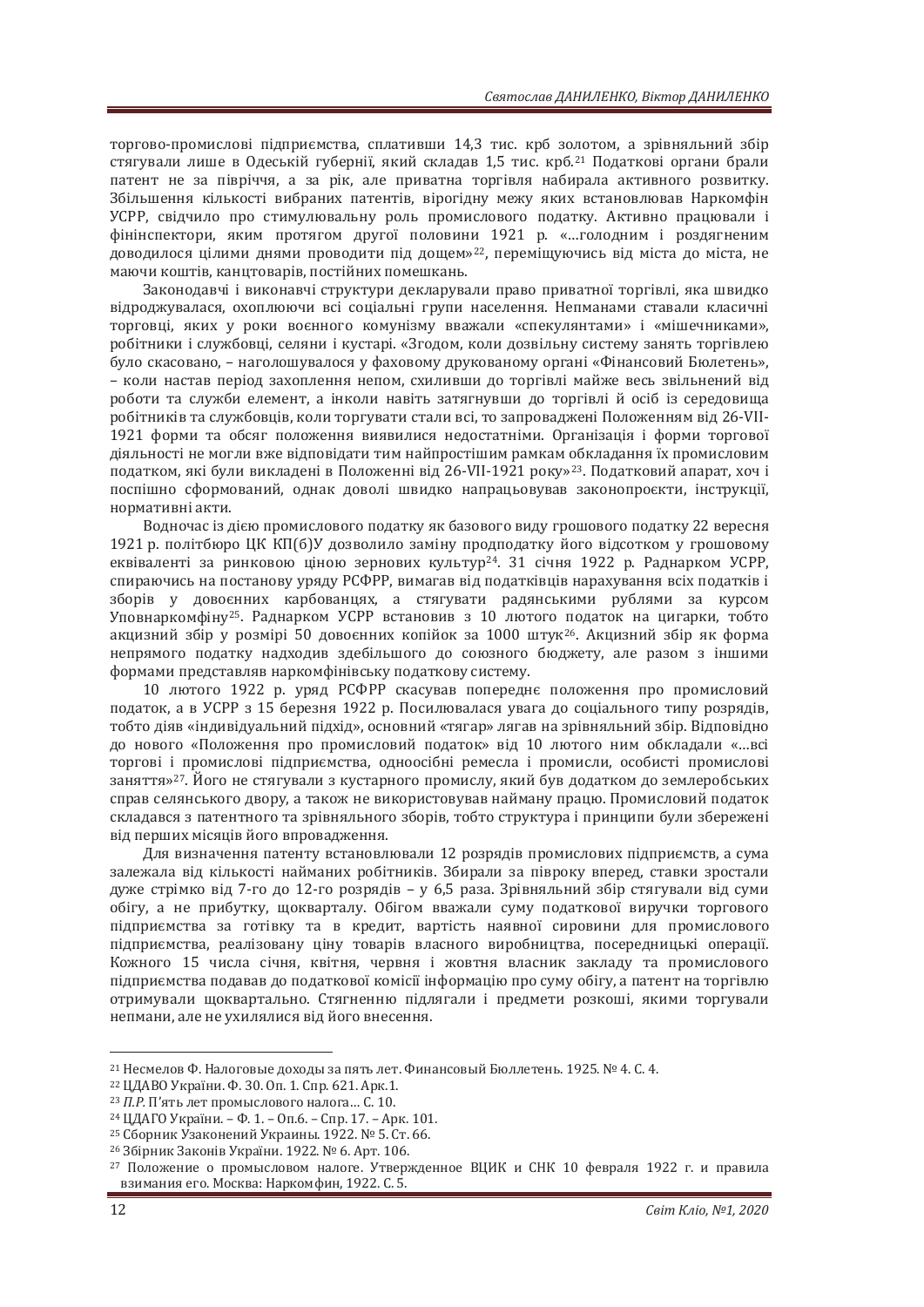Прозорість норм промислового податку і декларування серйозного наміру непу впливали на платників податку. Економічна необхідність і матеріальне зацікавлення штовхало їх до фінвідділу за отриманням дозволу, тобто за патентом. За сім місяців 1921/22 р. податківці зібрали патентного збору на 145 млн крб у грошових знаках зразка 1922 р. (один млн дорівнював одному крб золотого еквіваленту), а зрівняльного на 33,2 млн крб «сов знаків», а протягом першого півріччя 1922 р. 78 млн патентного і 9 млн зрівняльного збору<sup>28</sup>. Грошова одиниця постійно змінювалася, тобто паперові гроші зразка 1922 р. або 1923 р., тому астрономічні суми не завжди є показовими, але вони засвідчують співвідношення питомої ваги патенту і зрівняльного збору, дієздатність грошової форми податку. За першу половину грудня 1922 р. податківці Київської губернії отримали 86,3 млн зрівняльного і 4 млн патентного збору, Харківської – відповідно 48 і 3,9 млн, Катеринославської 39.4 і 2.6 млн. Олеської 38.1 і 3.9 млн. Чернігівської 28.8 і 0.9 млн. Донецької 28,1 і 2,5 млн, Полтавської 14,2 і 1,9 млн, Волинської 8,2 і 2,2 млн, Подільської губернії 7,5 і 0,7 млн крб зразка 1922 р.<sup>29</sup>. Абсолютні цифри лише засвідчували колосальну інтенсивність роботи податкового апарату, а не фінансову вагомість зібраної суми. Вона вимірювалася відсотком та питомою вагою серед джерел бюджету. Промисловий податок становив толі близько 9% загальної суми державних і місцевих полатків, а це суттєвий показник, враховуючи близько 15 форм грошового податку. Кількість промислових підприємств і закладів торгівлі зростала, відтак збільшувалися і збори, а саме зростання підкреслювало стимулювальну функцію промислового податку. Зрівняльний збір стягували з ресторанів, їдалень, які працювали після 19-ої години: 5% торгового обігу без використання музики і 10% із музикою<sup>30</sup>.

У фінансово-аналітичних зведеннях тих років називали й інші причини непропорційності патентного і зрівняльного зборів упродовж перших семи місяців 1922 р. Зростання патентного збору пояснювали посиленням «фіскального обліку промислових і торгових підприємств», а також підвищенням ставок патенту, особливо вищих розрядів. Недостатньо активним було виявлення «справжніх розмірів промислово-торгових оборотів» закладів. Податковий апарат, хоч і мав організаційно-технічні труднощі, однак діяв активно. 11 грудня 1922 р. член колегії НКФ РСФРР М. Альський, який здійснював інспекцію податкової справи в Україні, вказав на те, що податківці Київщини «надто багато уваги» приділяли Києву та околицям. Він зазначив також, що 30-40% населення ухилялося від сплати патенту, а до «судової відповідальності» не притягнули жодного<sup>з1</sup>. На Катеринославщині, за його спостереженнями, у грудні 1922 р. була «...мізерна кількість вибраних патентів на розкіш, відсутність таких не лише у дрібних, але й великих підприємств, що торгували хутром, шовком, сріблом». Промисловий податок з його полвійним ополаткуванням становив певний соціальний та фінансовий «тягар». Наприклад. власники магазину санітарно-гігієнічних товарів І. Дворкінд та М. Гуревич скаржилися на високий зрівняльний збір - 113 тис. крб при торговому обігові 1922/23 р. 450 тис. крб, хоча предмети розкоші становили 20% від загального торгового обігу їхнього закладу. Загалом податки забирали 45% суми торгового обігу<sup>32</sup>. Непмани не були тоді "класичним купецтвом", а промисловий податок виявися обтяжливим, особливо на розкіш, - до 50% обігу. У випадку несвоєчасного його внесення нараховували і стягували пеню - 1,5% із суми боргу. Діяла податкова дисципліна, яка також стала елементом системного функціонування промислового податку, який виявився класичним непівським адміністративноінституційним продуктом.

У 1922-1923 рр., як зазначав Л. Юровський, «...система податків була піддана дуже великим змінам», а промисловий полаток реформували 18 січня 1923 р.<sup>33</sup> Фактично вдосконалювалася податкова практика, але без «зміни основних принципів цього

<sup>28</sup> ЦДАВО України. Ф.30. Оп.1. Спр. 621. Арк.3.

<sup>&</sup>lt;sup>29</sup> Сведения о поступлении государственных и местных налогов и доходов в 1-ой половине декабря 1922 года. Финансовый Вестник. 1923. № 1. С. 68-69.<br><sup>30</sup> ЦДАВО України. Ф. 30. Оп.1. Спр.614. Арк.6.

<sup>&</sup>lt;sup>31</sup> Центральний державний архів громадських об'єднань України (далі – ЦДАГО України). Ф. 1. Оп. 20. Спр. 1015. Арк. 2.<br><sup>32</sup> ЦДАВО України. Ф. 36. Оп. 1. Спр. 286. Арк. 2-4.<br><sup>33</sup> *Юровский Л. Н.* Денежная политика советской власти (1921-1927). Москва, 1928. С. 140.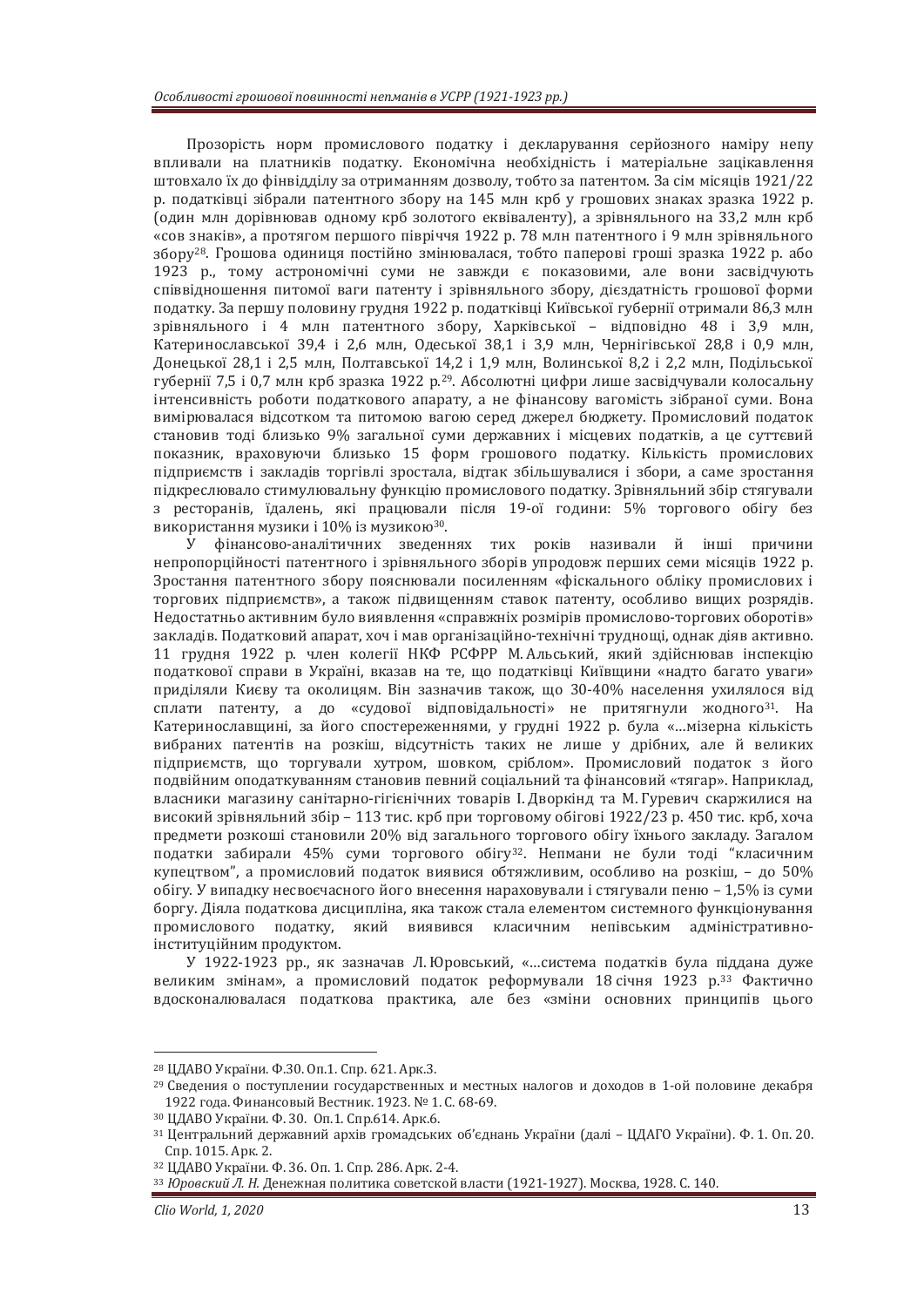податку»<sup>34</sup>. 14 лютого 1923 р. ВУШВК видав «Положення про державний промисловий податок»<sup>35</sup>. Торгові підприємства розподіляли на п'ять розрядів: до першого належала торгівля «з рук, із землі або з невеликих лотків», до другого - однією особою з родини без будь-якого помешкання, до третього - магазини закритого типу роздрібної торгівлі, четвертого – установи напівгуртового рівня з вартістю кожної партії товару від 25 до 1 тис. крб. п'ятого – гуртова торгівля. Вони торгували промисловою сировиною, готовою продукцією, золотими і срібними виробами, продуктами й одягом, тобто повним асортиментом, але згідно з патентом до кожного розряду. Лібералізація торгівлі збільшила кількість її приватних закладів, а також державних і кооперативних.

Комерційний інтерес і бажання займатися торгівлею та промисловою діяльністю добровільно схиляли частину підприємців до придбання патенту, але й податкові органи примушували непманів брати патент і сплачувати зрівняльний збір. Їх пропорції почали скорочуватися наприкінці 1922 р., у січні-березні 1923 р. співвідносилися 1 до 1,9, а протягом першого півріччя один до двох, однак у квітні - червні 1 до 1,8 раза. За перше півріччя 1923 р. сума патенту виявилася меншою від зрівняльного збору в 1,4 раза<sup>з6</sup>. Надходження зрівняльного збору перевищувало патентний збір, тому що краще працювали податкові інспектори, система приватного підприємництва поповнилася значною кількістю тооговельних закладів, кустарних промислів, сімейно-трудових господарств. Неп справляв позитивний вплив на соціальну категорію реальних платників полатків, чисельність яких щороку збільшувалася.

Історики, досліджуючи систему приватного підприємництва в Україні 1920-х рр., подають статистику торговельно-промислових підприємств за соціально-економічними секторами. Зазвичай вона була віддзеркаленням податкової статистики, тобто вибірки патентів власниками торгових і промислових закладів. Безумовно, що така статистика кількості непманів далеко неповна. Наприклад, в УСРР підприємств із стягненням патентів було в 1922/23 р. 352,1 тис.<sup>37</sup> В окремих регіонах спостерігалися місцеві особливості кількісного і галузевого складу підприємств, які підлягали оподаткуванню промисловим податком. На Донбасі в першому півріччі 1922/23 р. діяло близько 15 тис. приватних торгових закладів і понад 7 тис. промислових підприємств, а протягом 1923/24 р. відповідно зменшилася їхня кількість - 10,2 тис. і 5,9 тис. одиниць<sup>38</sup>. Для стягнення патенту зареєстрували 17687 підприємств, з яких 11328 торгових, 6359 промислових, а також 14613 особистих промислів і 167 на предметі розкоші. Для зрівняльного збору в 1923/24 р. виявили 10380 підприємств, що на 3.1 тис. менше від попереднього року. Торговий обіг 11 тис. закладів склав тоді 59,3 млн крб, а зрівняльний збір становив 610 тис. крб, тобто 97 крб з одного закладу. Фінінспектори склали в 1923/24 р. 19% протоколів про ухилення від промислового податку, а за 1922/23 р. 9,3%, тобто посилилася «патентна репресія»<sup>39</sup>. Потенційно платниками промислового податку мали бути кустарі, залучення яких до обліку патентів та зрівняльного збору, могло б у рази збільшити їх загальну кількість. Податкові органи заздалегідь друкували певну кількість бланків для обліку стягнення патенту та зрівняльного збору. 1 січня 1923 р. податкове управління НКФ УСРР підготувало для 12 губфінвідділів 950 тис. патентів, з яких торгових 450 тис., промислових 200 тис., особистих 200 тис., складських 100 тис. штук<sup>40</sup>. Їх розподіляли за губерніями, але реальна вибірка вирізнялася обсягами та співвідношенням двох складових промислового податку.

Господарський рік розпочинався з 1-го жовтня, а перший квартал оподаткування охоплював жовтень – грудень, другий січень – березень, третій квітень – червень. Між окремими податками спостерігалося неоголошене змагання. Так. за перше півріччя 1923/24 р. патентний збір склав 10,4%, зрівняльний 31,3%, подоходний 28,6%, гербовий збір 20,7% загальної суми грошових податкових надходжень<sup>41</sup>. Місце промислового податку серед

<sup>&</sup>lt;sup>34</sup> *П.Р.* П'ять лет промыслового налога… С. 10.<br><sup>35</sup> Збірник Законів України. 1923. № 6. Арт. 109.<br><sup>36</sup> Анализ поступлений прямых и косвенных налогов на Украине в 1922-23 г. и перспективы на бюджетный 23-24 г. Финансовый Бюллетень. 1923. № 25. С. 1-5.<br><sup>37</sup> П.Р. П'ять лет промыслового налога... С. 11.<br><sup>38</sup> Прямые налоги в Донбассе. Финансовый Бюллетень. 1924. № 1. С. 10.<br><sup>39</sup> Там же. С. 11.<br><sup>40</sup> ЦДАВО Україн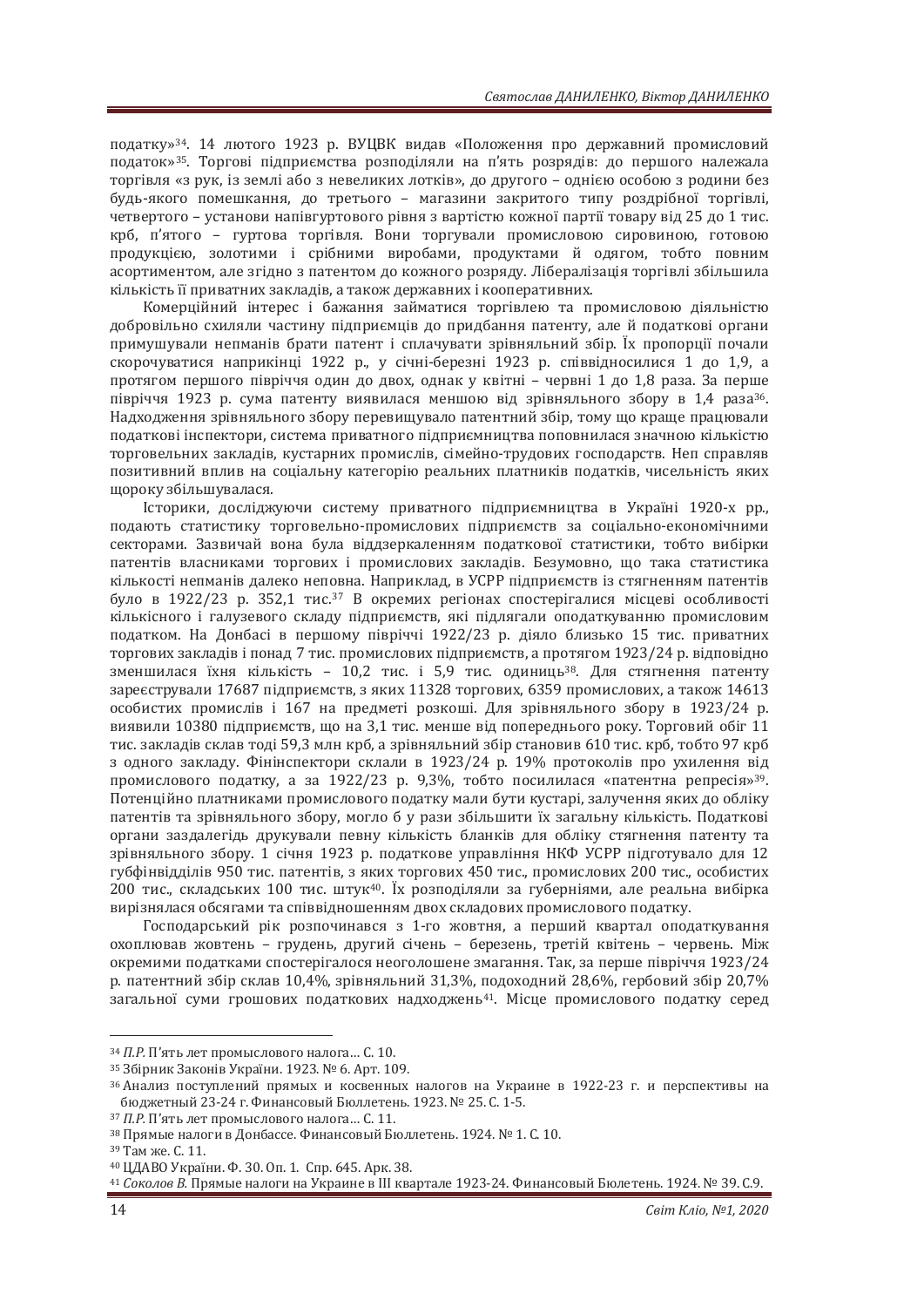решти податкових стягнень в УСРР було вагомим: у 1922/23 р. - 42,3%, у 1923/24 р. - 47,8% до загальної суми податкових надходжень<sup>42</sup>. Статистично-економічні показники функціонування цього виду оподаткування непманів виявляють його фінансову ефективність, а також пілтверджують правильність перехолу від натуральної до грошової форми як прямого податку. Посідаючи від 43% до 48% суми податкових надходжень в УСРР. навіть за умови неповної вибірки патентів та активної фіскальної практики фінінспекторів. промисловий полаток «прижився» в умовах непу, став його конкретним функціональним виразником.

На середину 1920-х рр. податкова система в УСРР вирізнялася «багатоликістю податків», надто «розбухла», а в окремих випадках стала нераціональною, тому що спостерігалося дублювання однотипних функцій і фінансових стягнень. В економічних та фінансових колах почали говорити про «реформу часткової уніфікації прямого обкладання в містах», об'єднання податків і можливу ліквідацію деяких з них. До цього спонукали грошова реформа та впровадження твердої радянської валюти (червінця), усталені форми приватногосподарської діяльності, диференціація населення за економічними ознаками. За таких умов паралельне існування промислового і подоходного податків не спричиняло нарікань, тому що «…промисловий податок має в нас дуже особливу конструкцію і є податком реальним»<sup>43</sup>. Багатоукладність економіки періоду непу зумовлювала наявність репрезентативної системи податків.

Промисловий податок, ліквідований у роки воєнного комунізму, швидко завоював належне місце в умовах приватного підприємництва, вільної торгівлі, відносного лібералізму соціально-економічних відносин. Він був зрозумілим для платників, а спроба уникнути його пояснюється наявною культурою, хоча «патентна репресія» не дуже подобалася непманам. Однак кількість вибраних патентів та обсяги сплати свідчили про органічну соціальну адаптацію цього виду грошового податку.

Податкова система Наркомфіну УСРР, яка була покликана наповнювати прибутками державний бюджет та виконувати інші соціально-економічні завдання (обмеження приватника, стимулювання державного сектору, забезпечення кредитування за класовим принципом тощо), не обмежувалася функціонуванням промислового податку. За їх кількістю вона значно випереджала перелік натуральних податків, демонструючи колосальну роботу фінінспекторів на місцях та центрального апарату - податкового управління Наркомфіну. Підприємницька активність непманів стимулювала роботу податкового апарату, а разом вони відроджували економічне життя суспільства, яке виходило з полону «воєнного комунізму» та революційних експериментів.

Фактично, протягом господарського року, починаючи з жовтня 1921 р. і до кінця 1922 р., грошова форма оподаткування стала пріоритетною, «На Україні 1922 р. був першим періодом, - зазначалося в редакційній статті «Фінансового Бюлетеня», - протягом якого податкова система Робітничо-селянського уряду, формуючись поступово, отримала майже повне завершення в межах фінансового плану, наміченого в умовах нової економічної політики, а прямі податки і податки на споживання, які входили до загальнодержавної мережі оподаткування, посіли з більшим або меншим успіхом ті місця в доходному бюджеті країни, на які вони могли розраховувати через постійний натиск податкового пресу»<sup>44</sup>. Підкреслювався безпосередній зв'язок податкової активності фінорганів з промисловим поступом та загальним економічним розвитком, а також з «...кількісним і якісним поліпшенням роботи виниклого, як фенікс з попелу, фіскального апарату, який спочатку був слабкий чисельно і з багатьох причин не міг використати з належною повнотою і чіткістю фінансові і технічні прийоми численних вилів ополаткування»<sup>45</sup>. Достатньо вичерпна та системна ошінка.

Уніфікація податкової системи мала логічне і прикладне завершення у формі фінансового плану - державного і місцевого бюджетів. А сутнісну ознаку грошових податків становила їхня фіскальна функція. Її спостережено в податковій практиці тих років, що зафіксовано у фахових періодичних виданнях. Знаний у 1920-х рр. теоретик податкової

<sup>&</sup>lt;sup>42</sup> Шевцов Ф. Поступление прямых налогов по Украине. Финансовый Бюллетень. 1925. № 1. С. 9.<br><sup>43</sup> Унификация прямого обложения в городах. Финансовый Бюллетень. 1925. № 3-4. С. 18-19.<br><sup>44</sup> Анализ поступлений прямых и

бюджетный 23-24 г. ... С. 1.<br><sup>45</sup> Там же.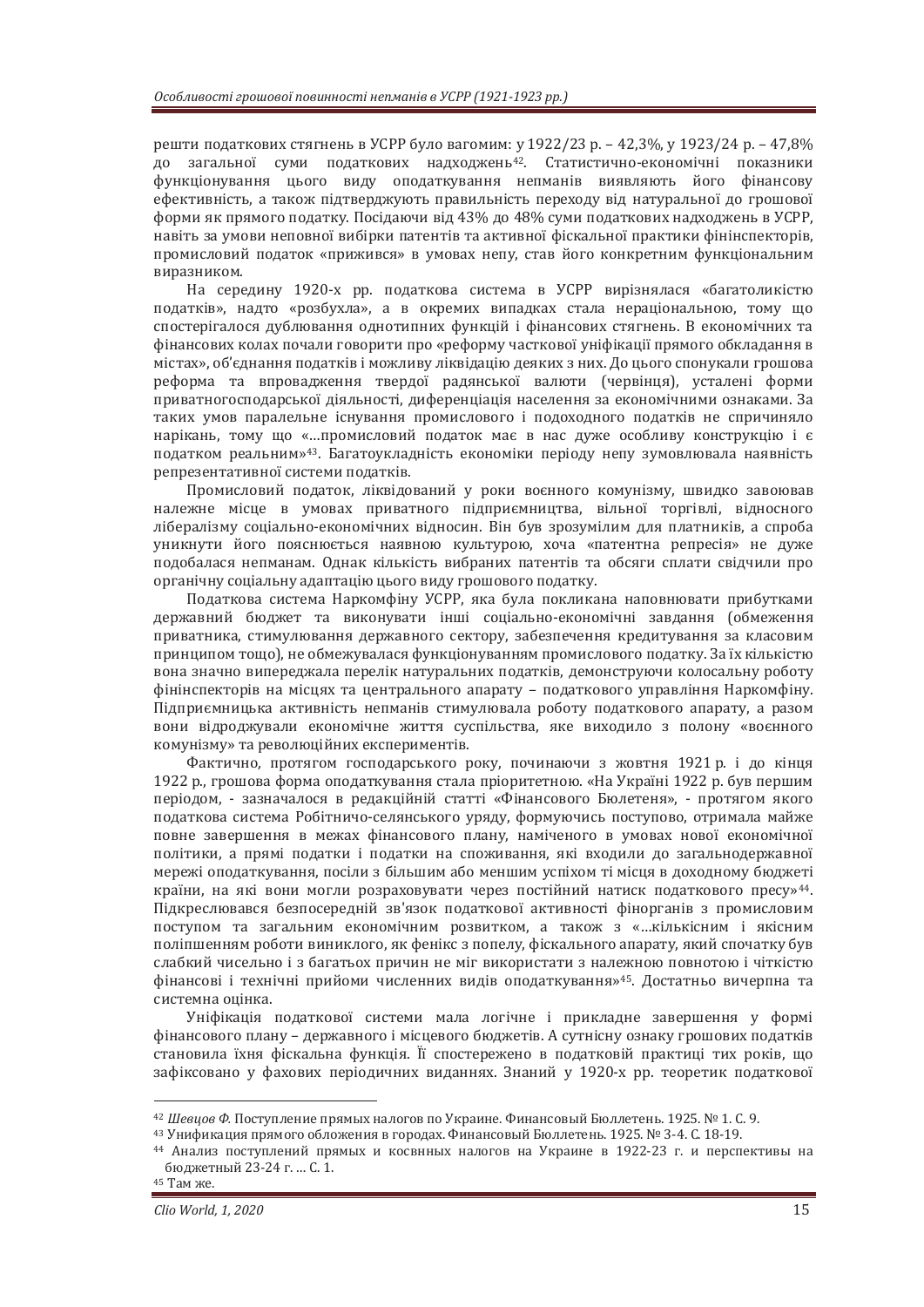справи професор С. Жилкін, аналізуючи ліяльність податкових органів за перший квартал 1922/23 р., зазначив, що Уповнаркомфін «...у новому бюджетному році даємо на кожний місяць особливе завдання по окремим губерніям, областям і союзним республікам, на різні суми надходжень державних прямих і непрямих податків без митних зборів»<sup>46</sup>. Фактично зберігся принцип розверстки грошової суми податків за адміністративно-територіальною ознакою, але й метоли їх стягнення вирізнялися алмініструванням та примусом. Узагальнення С. Жилкіна є переконливими: «...були застосовані рішучі захоли ло успішного надходження податків і до енергійного стягнення боргів», «...визнано необхідним створити негайно в губерніях комісії під головуванням головгубвиконкомів, поклавши на них обов'язок ужити всі заходи для успішного й реального надходження податків і доходів», «...реальні заходи впливу на неплатників податків стали здійснюватися повсюдно»<sup>47</sup>. Наслідки «податкового тиску» мали конструктивне завершення для бюджету: стовідсоткове виконання податкових зобов'язань в 4-х губерніях і позитивні тенденції надходження в УСРР (78 % за вересень - грудень 1922 р.).

В архівному фонді Наркомфіну УСРР збереглися законодавчі і нормативні акти РНК РСФРР, які стосувалися фінансової політики і звітності податкових органів про виконання податків. Показовим є зміст доповіді Управління Уповнаркомфіну РСФРР стосовно підсумку податкової роботи в Україні за перше півріччя 1922/23 р. У доповіді зазначалося, що «...з жовтня з Москви надходять для кожного місяця завдання загальної суми податку. Це завдання УпНКФ, керуючись розмірами надходжень по кожній губернії за кілька місяців розверстує між губерніями»<sup>48</sup>. Отже, принцип розверстки грошових сум у формі плану стягнення податку виявився основним.

Зосередження уваги на бюджеті, наповненням доходної частини якою керував Наркомфін через організацію діяльності податкової системи, звужує її сприйняття. Вона, враховуючи організаційні та структурно-функціональні особливості, мала кілька базових рівнів. Поширені були державні і місцеві податки, які разом становили справді "податковий тягар" для непманів і платників загалом. У грудні 1922 р. Київський губфінвідділ скаржився представникові Уповнаркомфіну М. Альському на те, що «...на нас за останні кілька місяців звалилося біля 40 місцевих і державних податків»<sup>49</sup>. Державними вважали промисловий, загальногромадянський («старий» і «новий»), трудгужподаток, гербовий і канцелярський збори, непрямі податки, а місцевими - усі міські і позаміські, подвірний (грошовий), присадибний, комунальні доходи. Окремі з них розпадалися на десятки дрібних податків і зборів, обтяжуючи фінансово і деморалізуючи фізично платників.

Застосування грошового податку в умовах голоду і відновлення ролі грошей в соціально-економічному розвитку суспільства стимулювало полатківців, пробуджувало їхню фантазію і податкову творчість. Згаданий «загальногромадянський» податок використали для допомоги тим, хто голодує. 8 березня 1922 р. був «декретований» перший «цільовий загальногромадянський податок», який в Україні впроваджувався з травня<sup>50</sup>. 6 червня 1922 р. ВУЦВК, називаючи цей податок «загально-громадським»,<sup>51</sup> звернув увагу на «кволе» його надходження, особливо в губерніях, не уражених голодом, а також на погану роботу податкового апарату. Для активного стягнення цього податку було розроблено відповідну інструкцію для уповноваженого, що перебував на місцях протягом місяця, складав списки в містах і селах, узгоджував з фінвідділами розподіл повітів, організовував агітки в пресі<sup>52</sup>. Податок був разовим, застосовувався вперше, вважався менш обтяжливим, ніж натуральний. Встановлено було три групи платників залежно від окладів заробітної плати. Його платниками, за пілрахунками полатківців, мали стати близько 5 млн осіб.<sup>53</sup>а на потреби голодяників надійшло понад 2 млн крб (мізерна сума в грошових знаках 1922 р.)<sup>54</sup>.

<sup>&</sup>lt;sup>46</sup> Жилкин С. Налоги на Украине. Финансовый Вестник. 1923. № 1. С. 18.<br><sup>47</sup> Там же. С. 18-23.<br><sup>48</sup> ЦДАВО України. Ф. 30. Оп.1. Спр.581. Арк. 5.<br><sup>49</sup> ЦДАГО України. Ф. 1. Оп. 20. Спр. 1015. Арк. 60.<br><sup>50</sup> Анализ поступле

бюджетный 23-24 г. ... С.4.<br><sup>51</sup> Збірник законів України. 1922. № 27. Арк. 416.<br><sup>52</sup> ЦДАВО України. Ф. 30. Оп. 1. Спр.252. Арк. 144.<br><sup>53</sup> Там само. Спр. 581. Арк. 16.<br><sup>54</sup> Там само. Спр. 252. Арк. 167.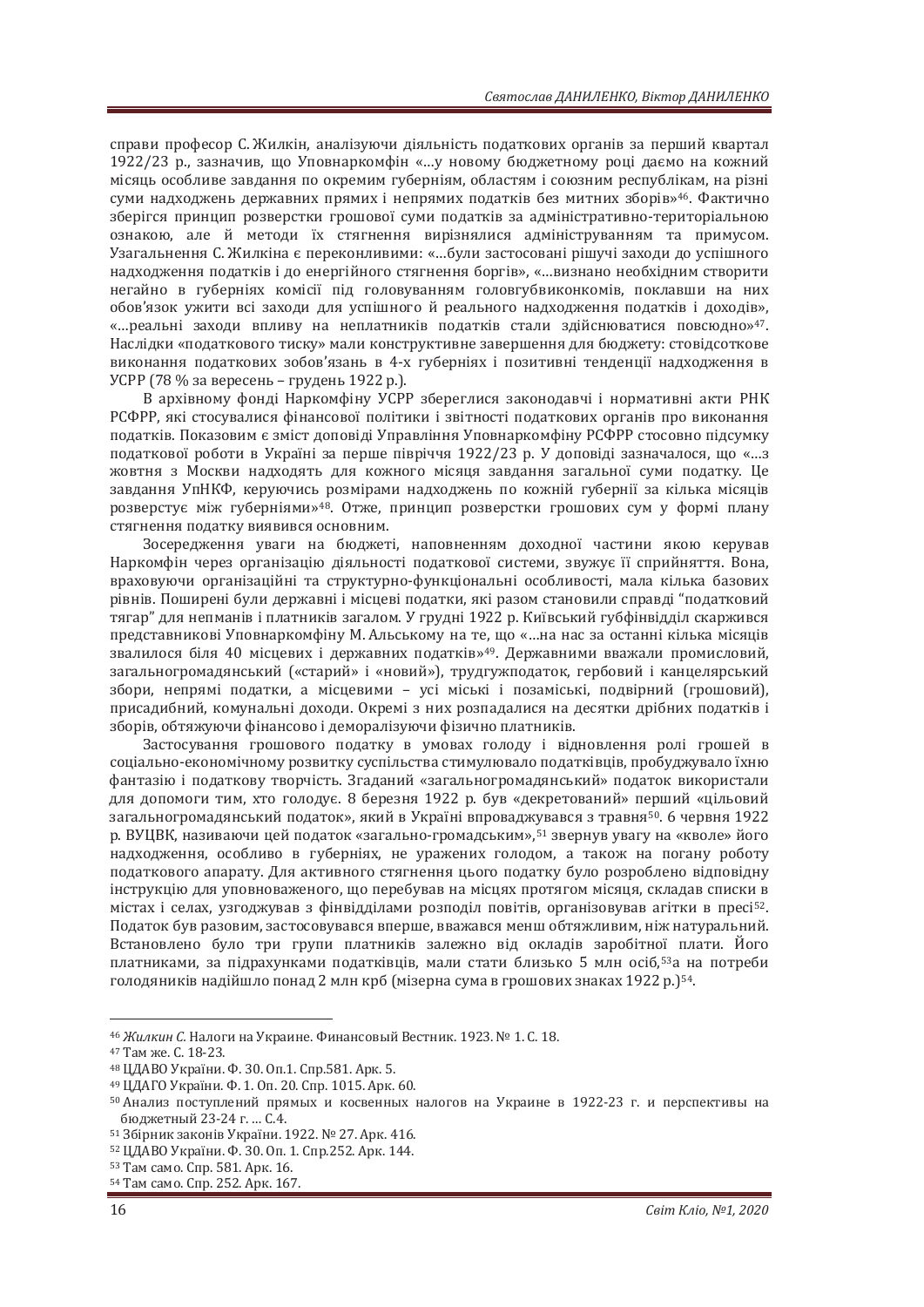Другий загальногромадянський податок запровадили 9 листопада 1922 р., а сплачували його громадяни радянської держави, хоча кошти спрямовували на «громадські» потреби. 31 січня 1923 р. підвищили ставки, але зібрали 416 тис. крб золотом (або 11,3 млн у знаках 1923 р.)<sup>55</sup>. Надходження першого («старого») склали 16%, другого ("нового") 17% загальнофедеративного обсягу. Його стягнення дуже дратувало людей, тому що суми були мізерними, а бюрократичної тяганини значно більше, особливо з легалізацією зарплат і прибутків кожного працівника.

Оподаткуванню підлягав гужовий транспорт і його відповідні перевезення. Він не був оригінальним, позаяк діяв ще до революції, але 28 серпня 1922 р. його поновили: спочатку через встановлення кількості днів, тому діяла «гужова повинність», яка мала відповідний грошовий еквівалент, а 5 грудня Раднарком УСРР зобов'язав податківців стягувати в грошах з 1 січня 1923 р.<sup>56</sup>

4 жовтня 1922 р. Управління Уповнаркомфіну доручило губфінвідділам підготовку до впровадження подоходно-майнового податку<sup>57</sup>. Формувалися списки платників, виявлялися джерела доходів, крім зарплати, встановлювалася прогресивна ставка, тобто зростання відсотка оподаткування «високих доходів». А 31 січня 1923 р. розверстали завдання по губерніях, збираючи декларації про доходи платників. У Києві надійшло понад 11 тис. декларацій, що становило 80% загальної кількості платників<sup>58</sup>. Надходження виявилося «кволим» через «послаблення податкової дисципліни» в роки «воєнного комунізму», а «...за таких умов деклараційна система обкладання є найбільш небезпечною для інтересів фіска, а з іншого боку, явним бажанням найбільш заможних груп населення, яку й має на увазі цей класовий податок, приховувати свої належні до оподаткування статки»<sup>59</sup>. Непмани становили 91%, особи вільних професій – 7%, власники нерухомості – 1,7%, цінних паперів – 0,2%<sup>60</sup>. Держава не оминула приватних підприємців, обклавши їх промисловим і подоходномайновим податками, демонструючи фіскальну винахідливість. Оподаткуванню, порядок якого встановив ВУЦВК постановою 20 червня 1922 р., підлягали видовища й розваги.<sup>61</sup>Частково він стосувався подоходного податку, тому об'єкти розваг потрапили в поле зору податківців.

Нарахування податків у грошах, особливо в умовах стабілізації грошової одиниці (червінця), надавало податківцям значно інтенсивнішої оперативності. Натуральний податок залежав від валового збору зернових, тобто від природних катаклізмів і мінливого хлібофуражного балансу, а грошовий від статків, доходів із різних джерел. Він мав сталу одиницю - радянські рублі різного фінансового ґатунку, наявність яких у непманів, службовців, концесіонерів, селян і робітників загалом була прогнозована. Це стало підставою для кабінетного встановлення загального розміру податку та його "розверстки" за територією і соціальними групами.

Особлива фінансово-фіскальна винахідливість інспекторів виявилася в реалізації «посередніх» або дослівно за документами і матеріалами тих років «непрямих» податків. Якщо перелік видів натурального податку обмежувався наявністю сільськогосподарської продукції, то «непрямі» податки у вигляді акцизних зборів стосувалися кількох десятків назв реалізації товару. Їх називали «податками на споживання», а дисциплінарно акцизами. В Україні їх почали застосовувати з 1 січня 1922 р., але поступово, налагоджуючи роботу податкового апарату. До переліку непрямих податків належали: акцизний збір з виноградних вин, сірників, тютюнових виробів, папіросних гільз, пива, фруктових вод, спирту, нафтопродуктів, солі, цукру, чаю і кави, з їхніх різних сурогатів, жому, гасу, свічок, налбавки з патенту на пролаж вина, пива, тютюнових виробів тошо<sup>62</sup>. За ухилення від сплати передбачалося покарання – штраф. Регламентація акцизу, який був податком.

<sup>55</sup> Анализ поступлений прямых и косвенных налогов на Украине в 1922-23 г. и перспективы на бюджетный 23-24 г. … С. 4.<br><sup>56</sup> Сборник Узаконений Украины. 1922. № 53. Ст. 764.<br><sup>57</sup> ЦДАВО України. Ф.30. Оп. 1. Спр. 621. Арк. 15.<br><sup>58</sup> Там само. Арк. 21.<br><sup>59</sup> Анализ поступлений прямых и косвенных налогов на Украине в

бюджетный 23-24 г. ... С. 5.<br><sup>60</sup> Там само.

 $61$  Збірник Законів України. 1922. № 28. Арт. 429.<br> $62$  В Управлении по местному бюджету. Финансовый Вестник. 1922. № 5-6. С. 58.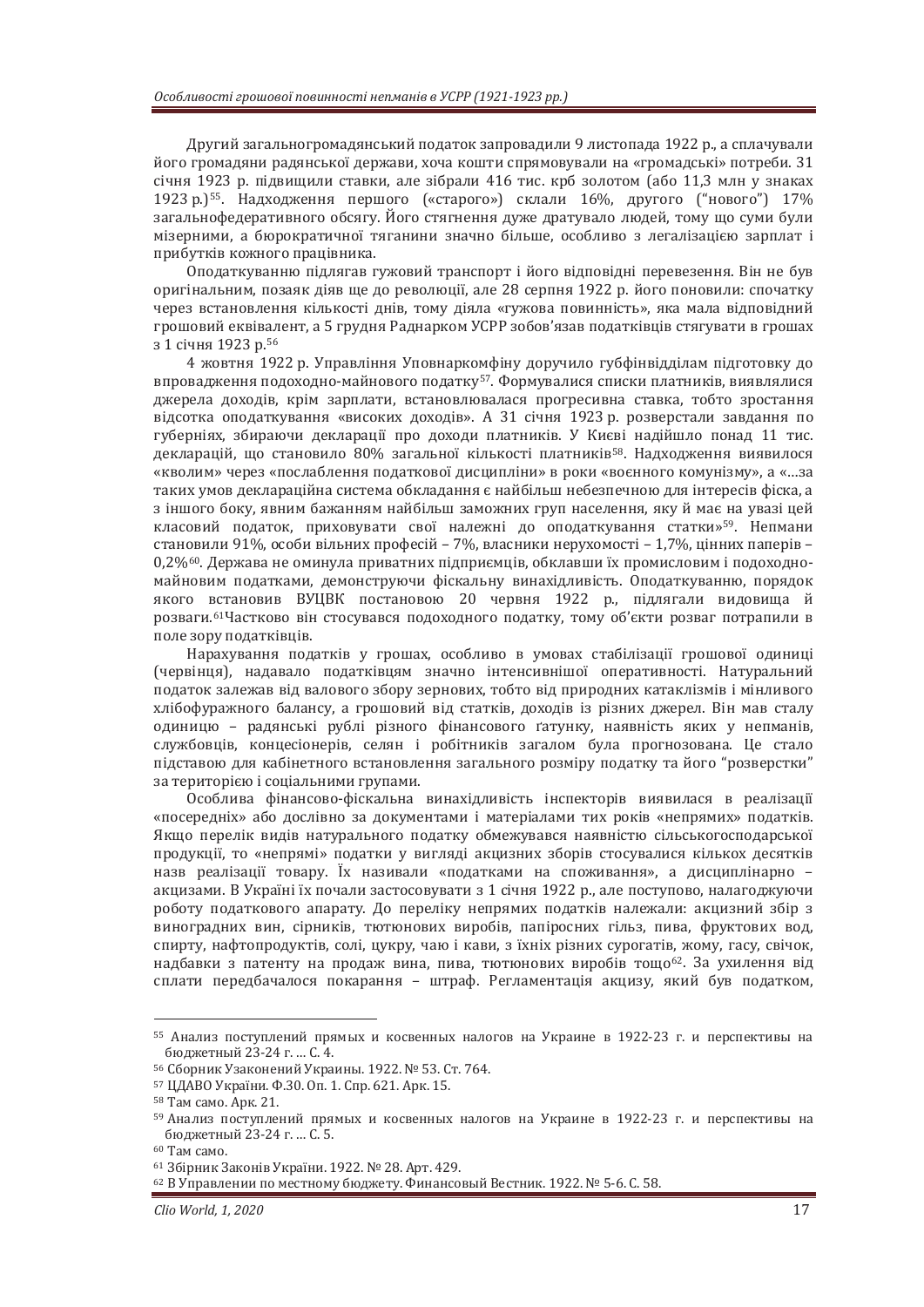становила лолаткові лжерела фінансових налхолжень. Сам факт їх функціонування свідчив про номенклатурну і професійну готовність податківців, а також про високу інтенсивність повсякленної ліяльності полаткового апарату.

18 січня 1922 р. ВУЦВК видав постанову «Про місцеві грошові засоби»<sup>63</sup>, якою встановив ставки і перелік оподаткування трудової діяльності дрібних підприємців. Вона засвідчила факт існування 17 вилів полаткових зборів у грошах з активного міського населення та 5 вилів зборів із позаміського населення. Вражає лрібна регламентація зборів віл лохолів міського населення: від приватних будинків (5% прибутку), водогонів, від пересувної торгівлі, закладів з продажу фруктових напоїв, із споживачів у кав'ярнях, із перевезення вантажів залізницями і водним транспортом, з утримання домашніх тварин (1 крб 67 коп.), свійської худоби, «фурманської промисловості» (гужовий транспорт) та інших транспортних перевезень, із наявних коней в установах і приватних дворах, яхт, самоходів, моторних човнів, промислових садів та городів (3 коп. за квадратний сажень на рік), із худоби, що приводять на ринок для продажу, за користування вагами, нотаріальне засвідчення, паспортну прописку і з публічних видовищ. За кожним з них мав доглядати фінінспектор, виявляти, нараховувати і слідкувати за своєчасним стягненням. Адміністративна робота податкова апарату вражала, враховуючи відстані і кількість об'єктів оподаткування. Фінансова ефективність за збір дрібних акцизів була незначною - 1,5 млн крб у золотому вимірі протягом податкової кампанії 1922/23 р. Однак внесок до бюджету виявився вагомим: за жовтень - грудень «непрямі» податки становили 27% надходжень до бюджету, у січні - червні 1923 р. - 26,4%<sup>64</sup>.

Iнтенсивність застосування різних видів і форм грошового податку зумовлювалася основним завданням фінансової політики держави - наповненням доходної частини державного і місцевого бюджетів. Організаційна і функціональна наявність різних видів грошового оподаткування фізичних та юридичних осіб в УСРР 1921-1923 рр. продемонструвала неабияку оперативність теоретиків і практиків податкової справи, які за відносно короткий термін налагодили діяльність податкового апарату. Наприкінці 1922 р. системне впровадження грошового податку, його універсалізація і просування стали основним пріоритетом фінансової політики. На VII Всеукраїнському з'їзді рад робітничих і селянських депутатів, який відбувся 10-14 грудня 1922 р., говорилося про «...подальший і неухильний розвиток грошово-податкового обкладання з точним і своєчасним стягненням податків як одне із найважливіших завдань фінансової політики»<sup>65</sup>. Завдання програмне, яке випливало з принципів непу та поточної фінансово-економічної ситуації в УСРР початку 1920-х рр. Балансування на двох платформах (натуральному і грошовому податках) сприймалося як архаїчне, економічно недоцільне, тому курс на універсалізацію податкової системи через утвердження єдиної грошової форми з повним їх підпорядкуванням Наркомфіну став очевидним і закономірним.

Висновки. Отже, підсумовуючи дослідження історії становлення та функціонування системи грошової повинності непманів в Україні, зазначимо наявність соціального зустрічного руху з їхнього боку. Без взаємодії податкових органів із платниками податку не вілбулося б вілродження самої товарно-грошової системи. Упереджене ставлення влади до непманів віддзеркалювало неприйняття нею самого інституту приватного підприємництва, але між ними було укладено тимчасовий компроміс про співпрацю, відтак грошова форма оподаткування виявилася соціально-економічним індикатором взаємин податківців та платників податку, влади і суспільства.

Основною організаційною формою грошової повинності став промисловий податок у вигляді патенту (дозволу на торгово-підприємницьку діяльність) і зрівняльного збору (відсоток стягнення суми торгового обігу). Фактично діяла система подвійного оподаткування, яка викликала нарікання та скарги з боку непманів. Однак цей податок, хоч і дуже регламентований за розрядами, набирав обертів і поширення серед торговців, промисловців, кустарів. Очевидно, законодавець обрав правильну форму оподаткування, яка враховувала стан приватного бізнесу, навіть попри його економічно-фінансове та

<sup>&</sup>lt;sup>63</sup> Збірник Законів України. 1922. № 2. Арт. 37.<br><sup>64</sup> Анализ поступлений прямых и косвнных налогов на Украине в 1922-23 г. и перспективы на бюджетный 23-24 г. … С. 5.<br><sup>65</sup> VII-й Всеукраинский съезд советов 10-14 декабря 1922 года. Стенографический отчет. Харьков, 1922.

C.63.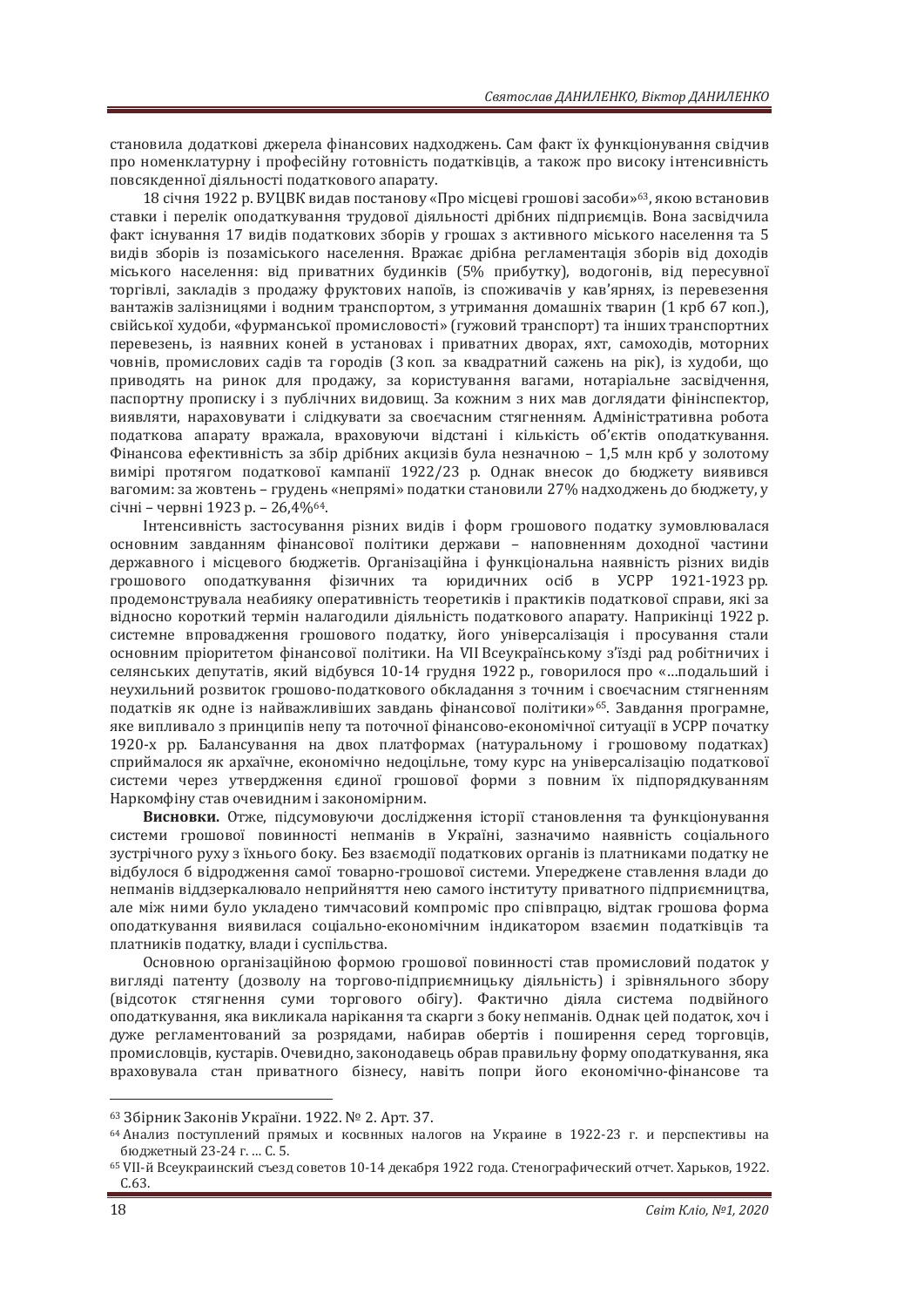адміністративно-фіскальне обмеження. Поділ торгових підприємств на розряди сприяв їх системному та оперативному оподаткуванню, але за будь-яких обставин поставала самовіддана робота податківців, особливо «на місцях».

Вибірка патентів свідчила про бажання підприємців займатися соціально-трудовою діяльністю та бізнесом, а з іншого боку, про номенклатурну активність самих податківців. Тому «грошова повинність», а вона була занадто високою з точки зору суми, мала ознаки взаємодії. Мотивація була різною (держава прагнула максимального фіскального стягнення. непмани сподівалися на відповідні доходи), але міжсекторальне партнерство діяло. Влада вдавалася до адміністративно-примусових методів, особливо щодо виконання платниками їхніх фінансових зобов'язань, але обмежувалася дисциплінарними заходами апарату Наркомфіну УСРР. Карально-репресивні органи, які також «цікавилися» економічними питаннями в ті роки, не втручалися в полаткові справи. Непмани, критично сприйнявши ленінське застереження «серйозно і надовго», скористалися непом для реального «збагачення», тому погодилися на тимчасову співпрацю з податківцями.

Грошова реформа, що відбулася з послідовною реорганізацію податкової системи, пришвидшила становлення грошової форми оподаткування. Обидві реформи (грошова і податкова), які майже збіглися в часі та просторі, можна вважати структурнофункціональними символами впровадження непу. Вони є системними критеріями ефективності його становлення, просування і сталого розвитку. Грошова повинність, якщо її обрати за ознаку соціально-економічної взаємодії влади і суспільства в особі платників податку, виконувала роль індикатора напруги. Посилення податкового тиску на приватний сектор торгівлі означало згортання непу, розбалансування системи.

Фіскальний апарат в особі податкових органів нагадував відродження «фенікса з попелу», який займався стягненням 17 видів грошових зборів з міських непманів і 5-ти поза містом: колосальна номенклатурна активність податківців.

Загальні суми надходження промислового податку та інших грошових податків, які потрапляли до каси Наркомфіну УСРР, поповнювали видаткову частину державного бюджету. Новоявлені непмани, яких радянська держава висміювала на сторінках сатиричних видань, стали її першими внутрішніми інвесторами, особливо в умовах кредитної ізоляції з боку «імперіалістичних акул». Дивні метаморфози ситуативної співпраці більшовицької влади з приватновласницькою ініціативою в період непу...

# **REFERENCES**

Analiz postuplenij pryamyx i kosvennyx nalogov na Ukraine v 1922-23 g. i perspektivy na byudzhetnyj 23-24 g. (1923). [Analysis of direct and indirect taxes in Ukraine in 1922-23 and prospects for the budget 23-24] Finansovyj Byulleten', 25, 1-5. [in Russian].

Beznin, M. A., & Dimoni, T. M. (2002). *Povinnosti rossijskix kolxoznikov v 1930-1960-e gody.* [Obligations of Russian collective farmers in the 1930s and 19]. Otechestvennaya istoriya, 2, 96- 112. [in Russian]

Buxarin, N. I. (1989). Problemy teorii i praktiki socializma [Problems of the theory and practice of socialism]. Moscow. [in Russian].

Kornovenko, S. V., & Lazurenko V. M (2004). *Selo. Khlib. Hroshi.: Podatkova polityka radians'koi vlady v ukrains'komu seli u period NEPu* [Village. Bread. Money .: Tax policy of the Soviet government in the Ukrainian countryside during the NEP]. Cherkasy: Vash Dim. [in Ukrainian].

Kozats'ka, T. Yu. (2005). *Formuvannia systemy derzhavnykh povynnostej sil's'koho naselennia Ukrains'koi SRR (1928-1933 rr.)* [Formation of the system of state's obligations of rural population of Ukrainian SSR (1928-1933).] (Extended abstract of Candidate's thesis). Cherkasy. [in Ukrainian].

Liaskovs'ka, S. (2016). *Diial'nist' orhaniv VUChK-DPU USRR u sferi ekonomiky (1921-1928 rr.)* [Activity of VUChK-DPU USSR Bodies in the Economic Field (1921–1928s)]. Kyiv: Nats. akad. SBU. 2016. [in Ukrainian].

Nesmelov F. (1925). *Nalogovye doxody za pyat' let* [Tax income for five years]. Finansovyj Byulleten', 4, 4. [in Russian].

Olianych, V. V. (2012). *Pryvatne ta kooperatyvne pidpryiemnytstvo selians'kykh hospodarstv v Ukraini (1921-1929 rr.): istorychnyj aspect* [Private and cooperative entrepreneurship of peasant farms in Ukraine (1921 - 1929): historical aspect.]. Kharkiv. [in Ukrainian].